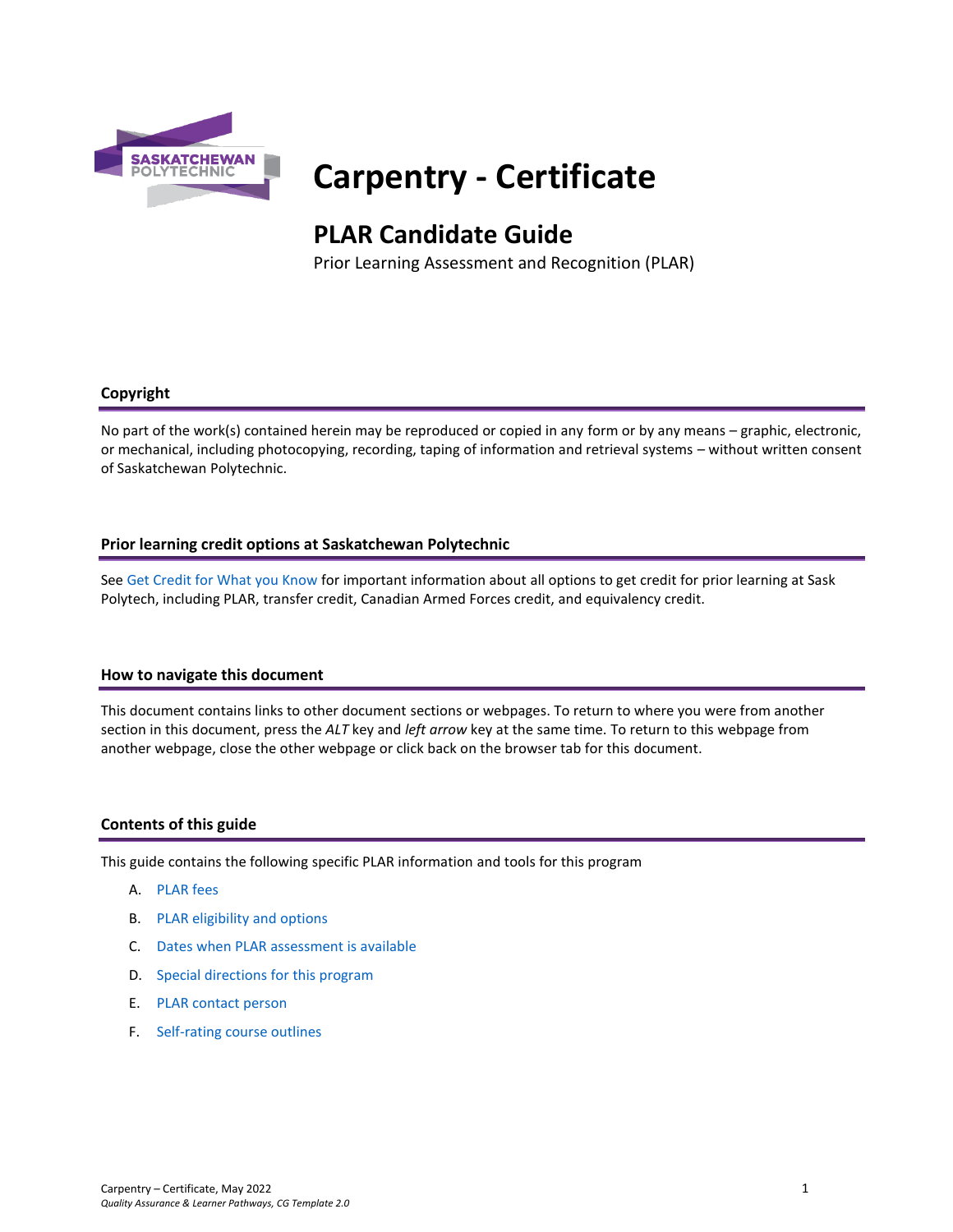## <span id="page-1-0"></span>**A. PLAR fees**

Fees for PLAR challenges are set to cover our costs for consultation, assessment, and related administrative tasks. PLAR fees are non-refundable and non-transferrable.

<span id="page-1-1"></span>The PLAR fees policy is subject to change for each new academic year. Please see the **Cost** section on th[e PLAR webpage](https://saskpolytech.ca/admissions/get-credit/plar.aspx) for current fee information.

## **B. PLAR eligibility and options**

To be eligible for PLAR for courses in this program, you must first apply for admission and be accepted into the program. You must also consult with th[e PLAR contact person](bookmark://PLAR_contact/) and be approved for PLAR assessment.

#### **Course prerequisites and corequisites**

Some courses have one or more other courses that must be completed first (prerequisite) or at the same time (corequisite). See course outlines in this guide to identify any pre- or co-requisites for each course. Discuss with your [PLAR contact person](#page-2-0) how to deal with courses with corequisites.

#### **Block assessment**

<span id="page-1-2"></span>Some programs may assess a cluster of courses together in one block, which may save you time and effort. Ask the [PLAR](#page-2-0)  [contact person](#page-2-0) whether there are any block assessment options in this program.

#### **C. Dates when PLAR assessment is available**

PLAR assessment for this program is available from Sept 1 to June 15 in each academic year.

#### <span id="page-1-3"></span>**All PLAR assessments must be completed by June 15 of each academic year**.

#### **D. Special directions for this program**

- 1. **Review** the [PLAR process and FAQs](https://saskpolytech.ca/admissions/get-credit/plar.aspx) and the information in this guide.
- 2. **Self-rate** your learning for each course using the Course Outlines in this guide.
- 3. **Consult** with th[e PLAR contact person](#page-2-0) for PLAR approval. Be prepared to provide your resume, course selfratings (see section F), and a partially completed [PLAR application.](https://saskpolytech.ca/admissions/resources/documents/plar-application-form.pdf) If you are approved for PLAR, the contact person will sign your PLAR application and explain next steps.
- 4. Apply for admission to the program. See [directions](#page-1-3) for applying.
- 5. **Register** for PLAR at [Registration/Enrolment Services](https://saskpolytech.ca/admissions/resources/contact-us.aspx) once you have signed approval on your [PLAR Application](http://saskpolytech.ca/admissions/resources/documents/plar-application-form.pdf)  [Form.](http://saskpolytech.ca/admissions/resources/documents/plar-application-form.pdf) The PLAR fee will be added to your student account.
- 6. **Finalize** an assessment plan with your assigned assessor**.**
- 7. **Complete** assessment before your PLAR registration expires.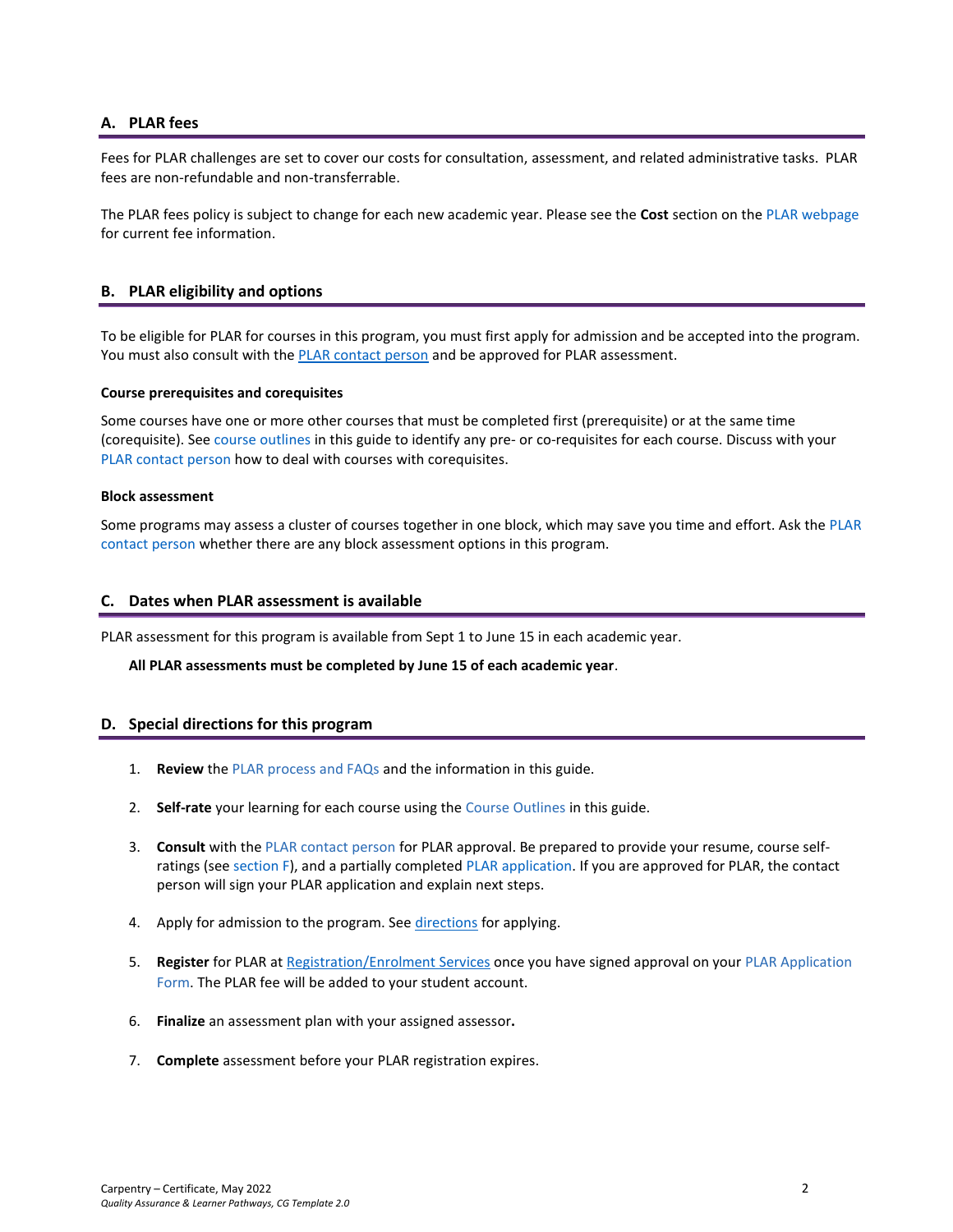#### <span id="page-2-0"></span>**E. PLAR contact person**

Contact one of the Program Heads below to arrange a consultation **after** you have read this guide and [general PLAR](http://saskpolytech.ca/admissions/resources/prior-learning-process.aspx)  [information](http://saskpolytech.ca/admissions/resources/prior-learning-process.aspx) **and** rated yourself for each course (see next section). Consultation may be by phone, online, or in person. Be prepared to provide your resume, course self-ratings, and a partially complete[d PLAR application.](https://saskpolytech.ca/admissions/resources/documents/plar-application-form.pdf#search=PLAR%20application) If agreement is reached to go ahead with PLAR, the contact person will sign approval on your PLAR application and explain the next steps. Admission to the program is required before you can register for PLAR.

> **Cory Mohr, Program Head** Saskatchewan Polytechnic Moose Jaw/Regina Campus Phone: 306 – 691 - 8438 Email[: mohrco@saskpolytech.ca](mailto:mohrco@saskpolytech.ca)

**Ryan Hooyenga, Program Head** Saskatchewan Polytechnic Saskatoon/Prince Albert Campus Phone: 306 – 659 - 4032 Email[: hooyenga4058@saskpolytech.ca](mailto:hooyenga4058@saskpolytech.ca)

## <span id="page-2-1"></span>**F. Self-rating course outlines**

Clicking on a course code below opens a page where you can rate yourself on the knowledge and skills assessed for PLAR credit. For Arts & Sciences courses, clicking on the course code opens another PLAR guide. The PLAR contact [person](#page-2-0) for this program will refer you to another person to discuss PLAR for courses delivered by Arts & Sciences or another program/department.

| <b>COURSE</b><br><b>CODE</b> | <b>COURSE NAME</b>            | <b>Delivered by another</b><br>department/program |  |  |  |  |  |
|------------------------------|-------------------------------|---------------------------------------------------|--|--|--|--|--|
|                              | Semester 1                    |                                                   |  |  |  |  |  |
| <b>BPRT 127</b>              | <b>Construction Documents</b> |                                                   |  |  |  |  |  |
| <b>CNST 126</b>              | Site Layout                   |                                                   |  |  |  |  |  |
| <b>CONC 122</b>              | Concrete                      |                                                   |  |  |  |  |  |
| <b>EQPT 126</b>              | <b>Tools</b>                  |                                                   |  |  |  |  |  |
| <b>FNDT 120</b>              | Foundations                   |                                                   |  |  |  |  |  |
| <b>FRMG 126</b>              | <b>Floor Framing</b>          |                                                   |  |  |  |  |  |
| <b>FRMG 221</b>              | <b>Wall Systems</b>           |                                                   |  |  |  |  |  |
| <b>MATE 126</b>              | <b>Building Materials</b>     |                                                   |  |  |  |  |  |
| <b>MATH 127</b>              | <b>Trade Math</b>             | <b>Arts &amp; Sciences</b>                        |  |  |  |  |  |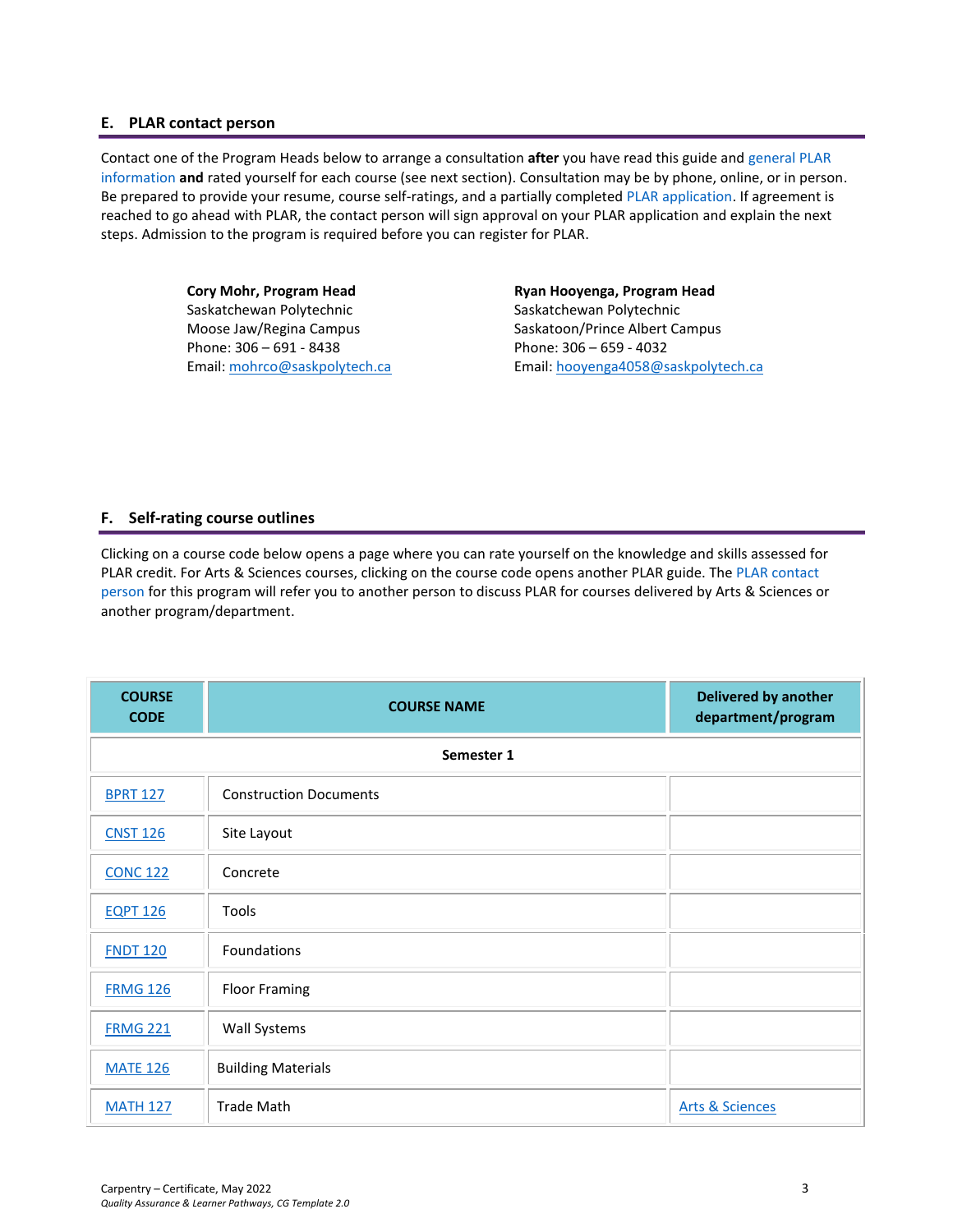| <b>COURSE</b><br><b>CODE</b> | <b>COURSE NAME</b>                       | <b>Delivered by another</b><br>department/program |
|------------------------------|------------------------------------------|---------------------------------------------------|
| <b>PROJ 122</b>              | Projects                                 |                                                   |
| <b>SFTY 129</b>              | <b>Safety Awareness</b>                  |                                                   |
|                              | Semester 2                               |                                                   |
| <b>BPRT 222</b>              | <b>Construction Documents</b>            |                                                   |
| <b>CNST 127</b>              | Transits                                 |                                                   |
| <b>EXFN 220</b>              | <b>Exterior Finishes and Accessories</b> |                                                   |
| <b>EXFN 221</b>              | <b>Exterior Windows and Doors</b>        |                                                   |
| <b>FRMG 222</b>              | <b>Roof Framing</b>                      |                                                   |
| <b>INFN 320</b>              | <b>Interior Finishes</b>                 |                                                   |
| <b>INFN 321</b>              | <b>Wall Cabinets</b>                     |                                                   |
| <b>INSL 220</b>              | <b>Building Envelope</b>                 |                                                   |
| <b>JOBS 125</b>              | <b>Essential Job Skills</b>              | <b>Arts &amp; Sciences</b>                        |
| <b>ROOF 220</b>              | Roof Coverings                           |                                                   |
| <b>STRS 120</b>              | <b>Wood Stairs</b>                       |                                                   |
| <b>WORK 125</b>              | <b>Work Placement</b>                    |                                                   |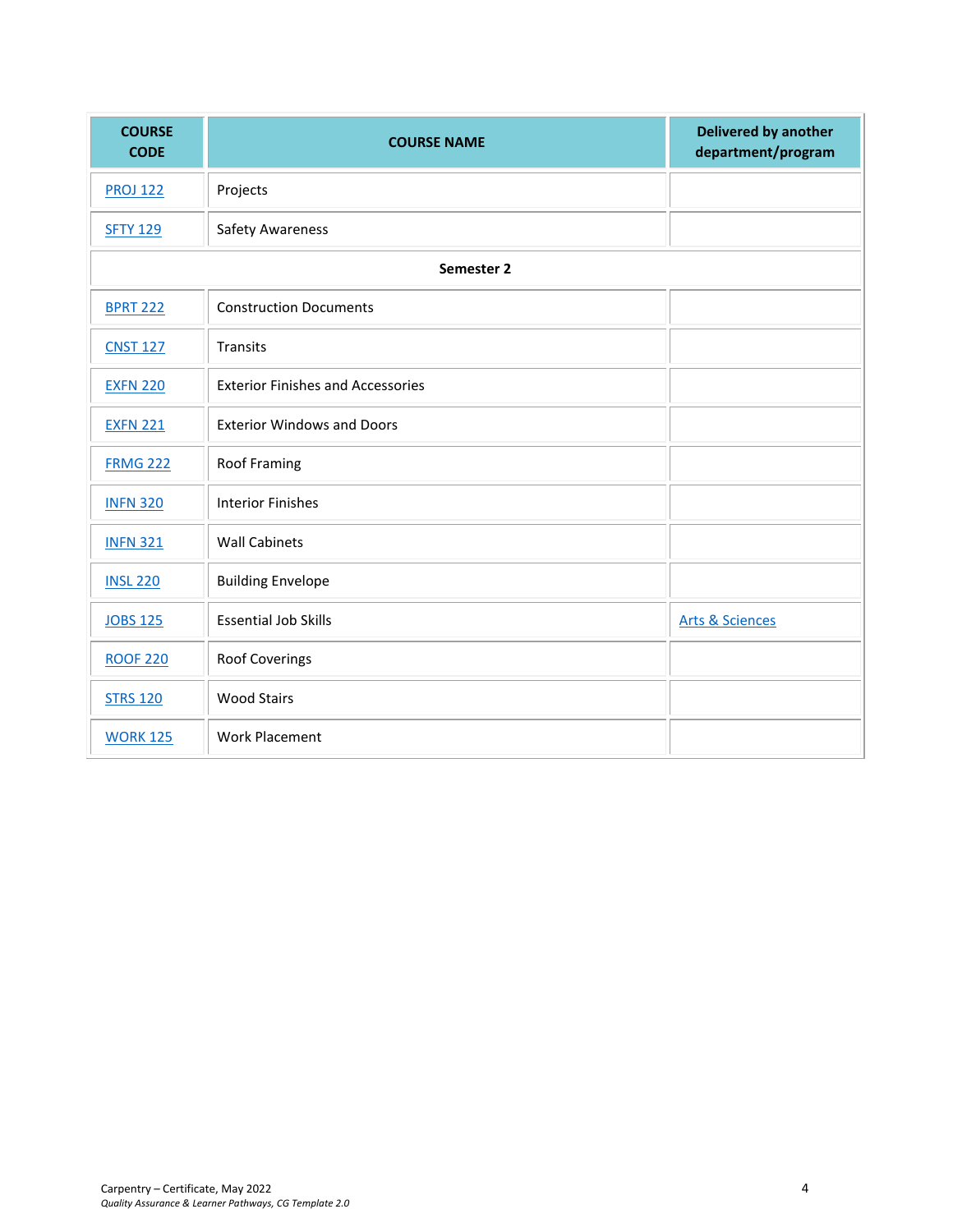## <span id="page-4-0"></span>**BPRT 127 - Construction Documents**

You will learn how to identify and use basic construction drawings to determine the location, sizes, and types of materials required for residential buildings. You will also be able to interpret building codes and permits.

| Credit unit(s):       | 1.0  |
|-----------------------|------|
| <b>Prerequisites:</b> | none |
| <b>Corequisites:</b>  | none |
| Equivalent course(s): | none |

|                                                              | Use a checkmark $(\checkmark)$ to rate yourself as follows for each learning outcome                                                                                                        |           |  |
|--------------------------------------------------------------|---------------------------------------------------------------------------------------------------------------------------------------------------------------------------------------------|-----------|--|
| Competent:<br>Learning:<br>None:                             | I can apply this outcome without direction or supervision.<br>I am still learning skills and knowledge to apply this outcome.<br>I have no knowledge or experience related to this outcome. | Competent |  |
| Identify types of views used in construction drawings.<br>1. |                                                                                                                                                                                             |           |  |
|                                                              | Use basic residential construction drawings.                                                                                                                                                |           |  |
| 3.                                                           | Interpret building codes and permits.                                                                                                                                                       |           |  |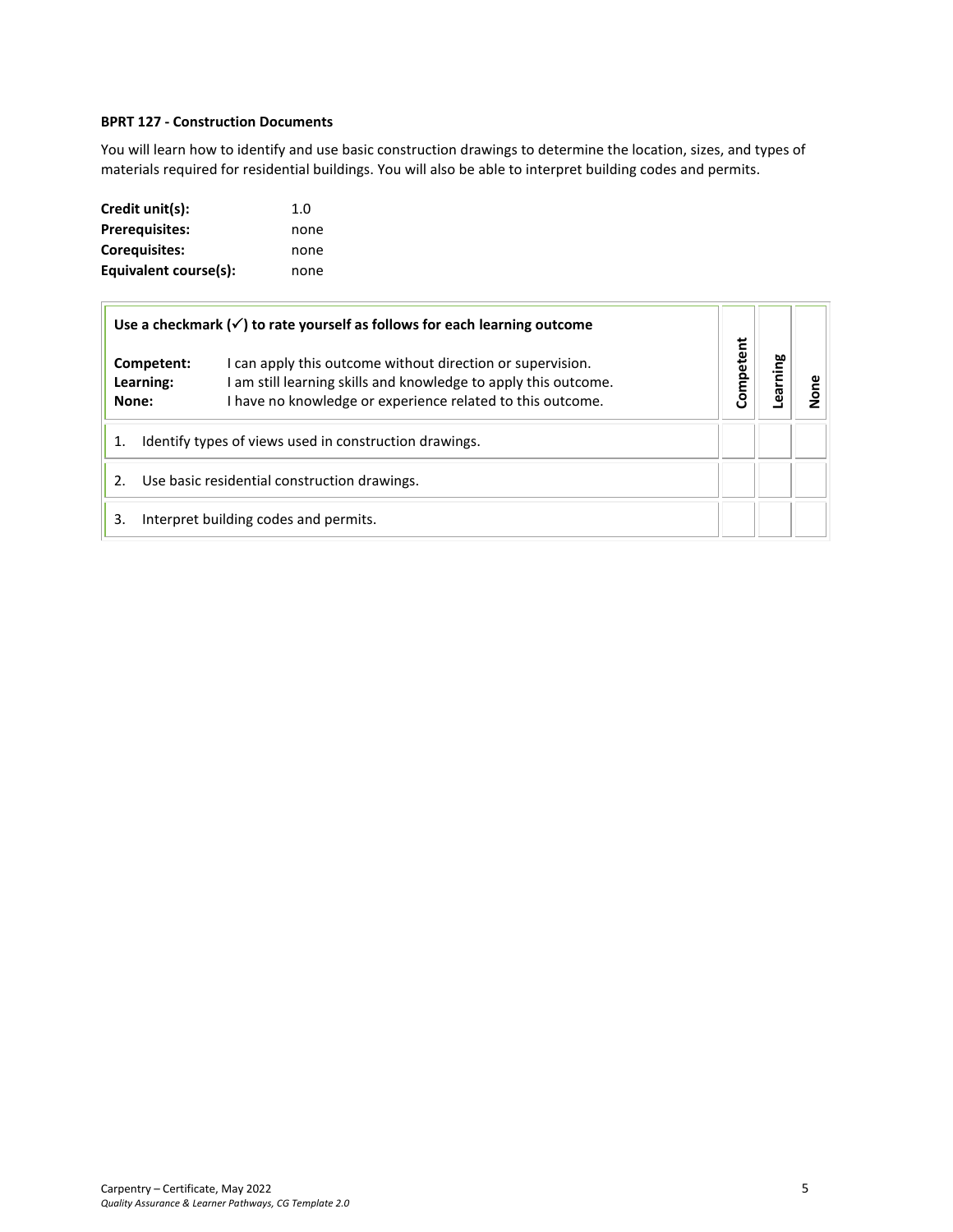## <span id="page-5-0"></span>**CNST 126 - Site Layout**

You will learn how to calculate and establish construction elevations using builder's levels. You will be able to describe the procedures for performing as well as establish building lines using hand tools. You will also learn how to transfer elevations using a laser level.

| Credit unit(s):       | 3.0  |
|-----------------------|------|
| <b>Prerequisites:</b> | none |
| Corequisites:         | none |
| Equivalent course(s): | none |

|    |                                  | Use a checkmark $(\checkmark)$ to rate yourself as follows for each learning outcome                                                                                                        |           |          |      |
|----|----------------------------------|---------------------------------------------------------------------------------------------------------------------------------------------------------------------------------------------|-----------|----------|------|
|    | Competent:<br>Learning:<br>None: | I can apply this outcome without direction or supervision.<br>I am still learning skills and knowledge to apply this outcome.<br>I have no knowledge or experience related to this outcome. | Competent | Learning | None |
| 1. |                                  | Identify types of builder's levels.                                                                                                                                                         |           |          |      |
| 2. |                                  | Calculate elevations using a builder's level.                                                                                                                                               |           |          |      |
| 3. |                                  | Establish elevations with a builder's level.                                                                                                                                                |           |          |      |
| 4. |                                  | Describe the procedures for performing a site investigation.                                                                                                                                |           |          |      |
| 5. |                                  | Layout a building with hand tools.                                                                                                                                                          |           |          |      |
| 6. |                                  | Establish elevations with a laser level.                                                                                                                                                    |           |          |      |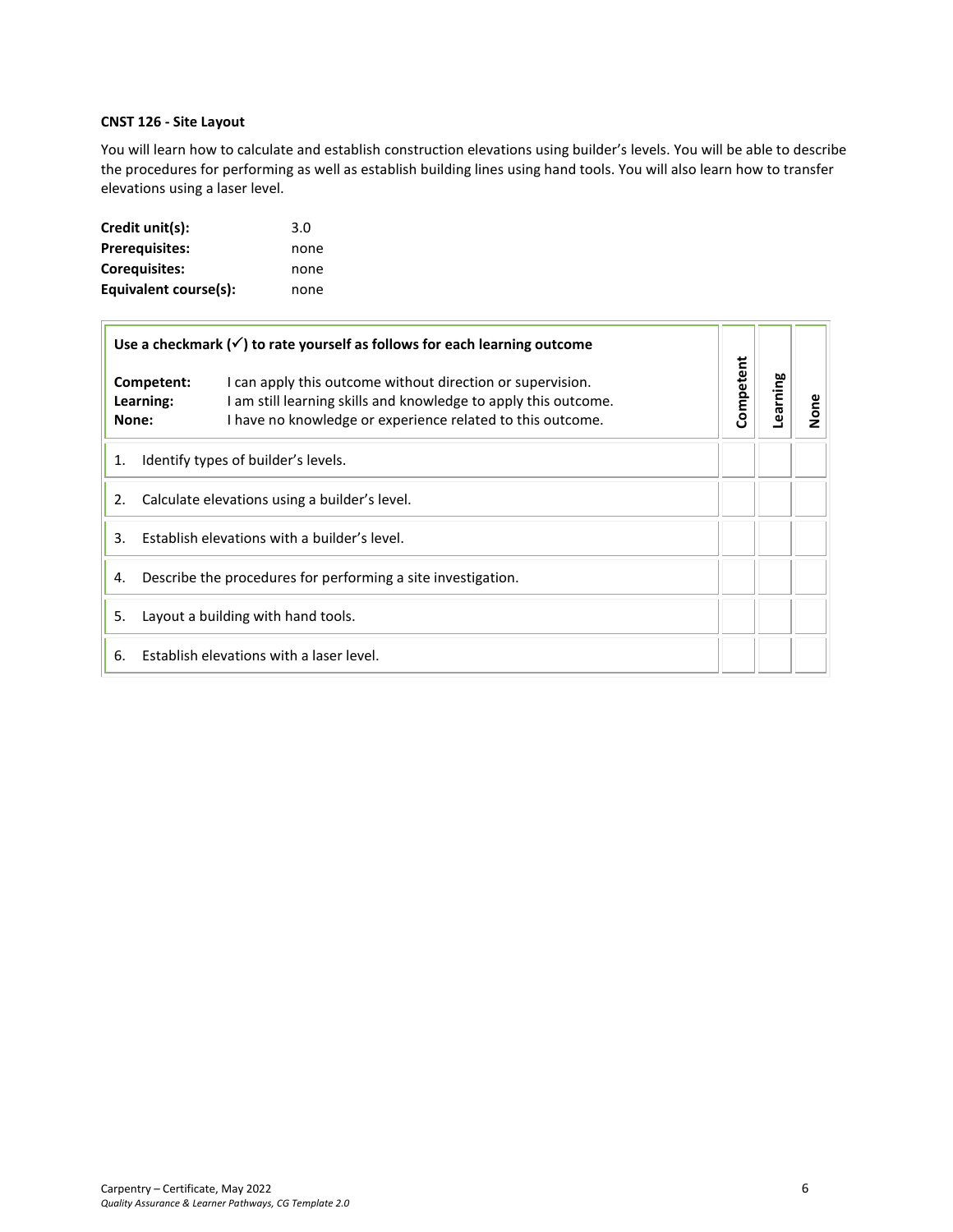## <span id="page-6-0"></span>**CONC 122 - Concrete**

You will learn the skills required to test, place, consolidate, finish, and cure concrete. Concrete maintenance and repair will also be covered.

| Credit unit(s):       | 2.0  |
|-----------------------|------|
| <b>Prerequisites:</b> | none |
| <b>Corequisites:</b>  | none |
| Equivalent course(s): | none |

|                                  | Use a checkmark $(\checkmark)$ to rate yourself as follows for each learning outcome                                                                                                        |           |         |      |
|----------------------------------|---------------------------------------------------------------------------------------------------------------------------------------------------------------------------------------------|-----------|---------|------|
| Competent:<br>Learning:<br>None: | I can apply this outcome without direction or supervision.<br>I am still learning skills and knowledge to apply this outcome.<br>I have no knowledge or experience related to this outcome. | Competent | earning | None |
|                                  | Describe concrete mixes and admixtures.                                                                                                                                                     |           |         |      |
| Test concrete.                   |                                                                                                                                                                                             |           |         |      |
| 3.                               | Perform placement, finishing and curing of concrete.                                                                                                                                        |           |         |      |
| 4.                               | Describe concrete maintenance repair.                                                                                                                                                       |           |         |      |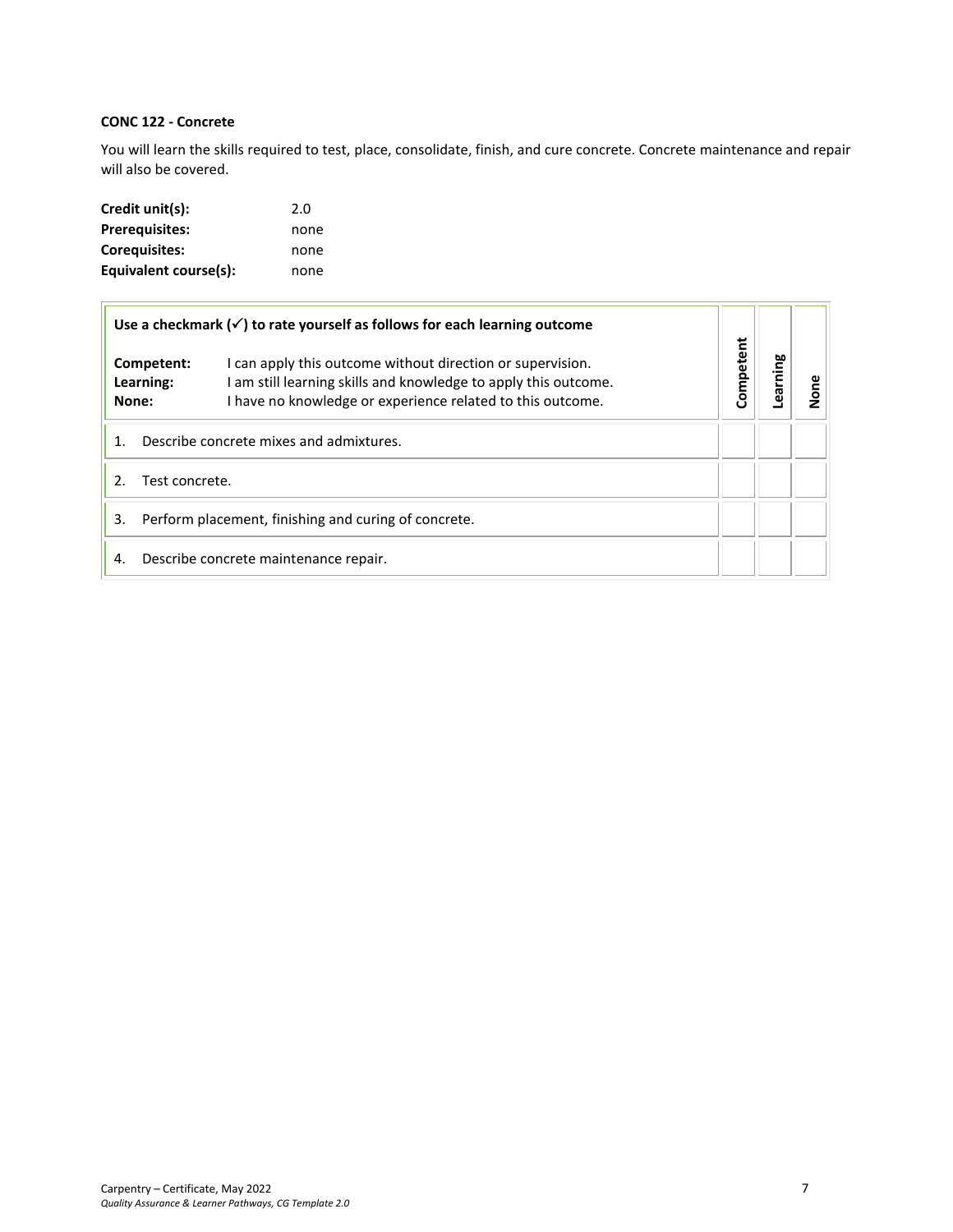## <span id="page-7-0"></span>**EQPT 126 - Tools**

You will learn how to select and properly use a wide variety of hand tools, portable power tools and stationary tools and equipment. You will also learn how to identify and use powder actuated tools.

| Credit unit(s):       | 4.0             |
|-----------------------|-----------------|
| <b>Prerequisites:</b> | <b>PROJ 122</b> |
| <b>Corequisites:</b>  | none            |
| Equivalent course(s): | none            |

|                                                             | Use a checkmark $(\checkmark)$ to rate yourself as follows for each learning outcome |                                                                                                                                                                                             |           |          |      |
|-------------------------------------------------------------|--------------------------------------------------------------------------------------|---------------------------------------------------------------------------------------------------------------------------------------------------------------------------------------------|-----------|----------|------|
|                                                             | Competent:<br>Learning:<br>None:                                                     | I can apply this outcome without direction or supervision.<br>I am still learning skills and knowledge to apply this outcome.<br>I have no knowledge or experience related to this outcome. | Competent | Learning | None |
| 1.                                                          |                                                                                      | Use of measuring, layout, and testing tools.                                                                                                                                                |           |          |      |
| 2.                                                          |                                                                                      | Use cutting and boring hand tools                                                                                                                                                           |           |          |      |
| 3.                                                          |                                                                                      | Use fastening and dismantling hand tools                                                                                                                                                    |           |          |      |
| Identify electrical systems for portable power tools.<br>4. |                                                                                      |                                                                                                                                                                                             |           |          |      |
| 5.                                                          |                                                                                      | Use portable power tools.                                                                                                                                                                   |           |          |      |
| 6.                                                          |                                                                                      | Identify the compressed air supply system.                                                                                                                                                  |           |          |      |
| 7.                                                          |                                                                                      | Use stationary power tools and equipment.                                                                                                                                                   |           |          |      |
| 8.                                                          |                                                                                      | Use powder actuated tools.                                                                                                                                                                  |           |          |      |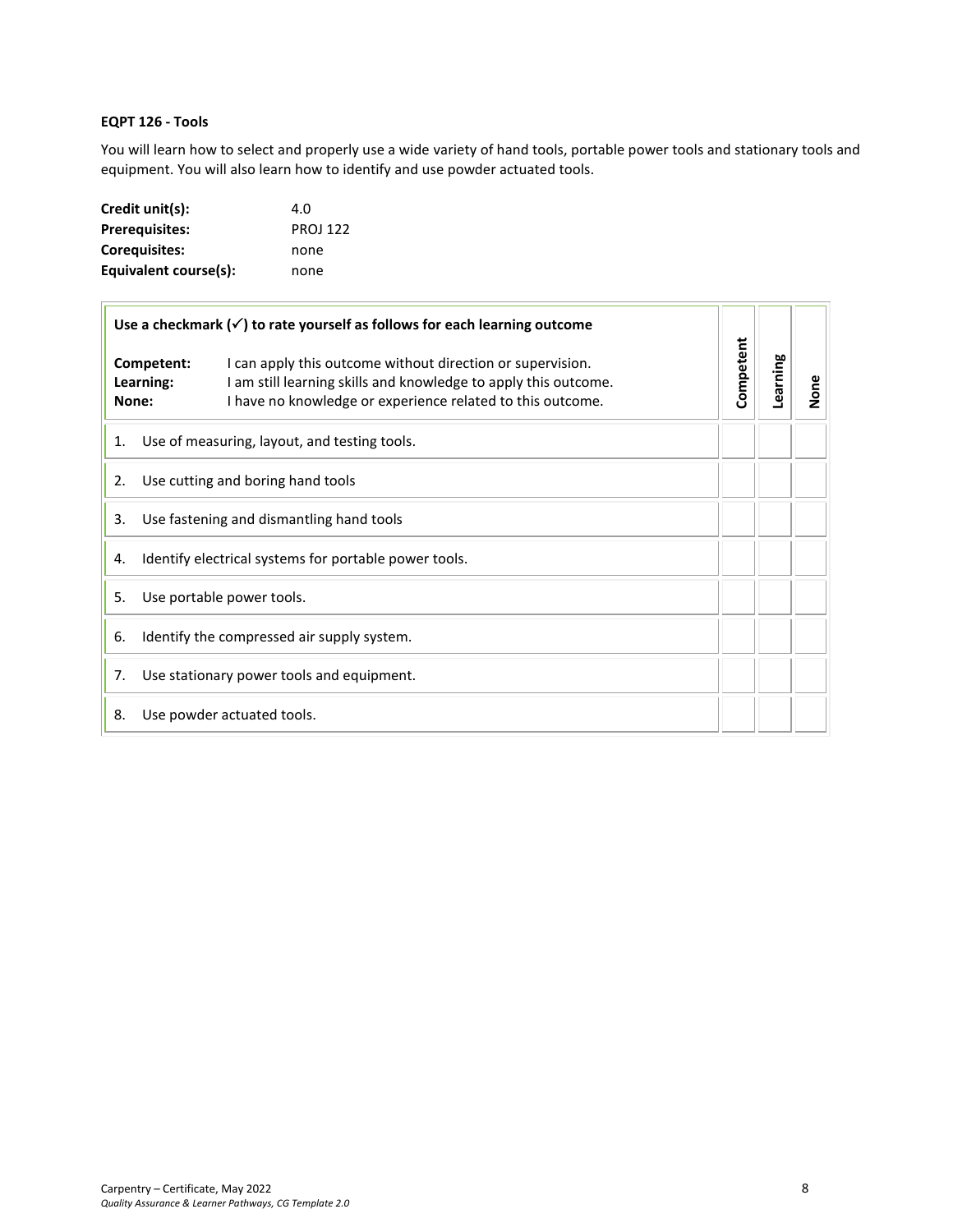## <span id="page-8-0"></span>**FNDT 120 - Foundations**

You will learn how to construct and install formwork for footings, grade beams, and slabs-on-grade. Various types of concrete formwork will be covered as well as procedures for installing reinforcing materials, miscellaneous inserts, and anchor bolts. Procedures for constructing permanent wood foundations will also be covered.

| Credit unit(s):       | 4.O  |
|-----------------------|------|
| <b>Prerequisites:</b> | none |
| <b>Corequisites:</b>  | none |
| Equivalent course(s): | none |

|       | Use a checkmark $(\checkmark)$ to rate yourself as follows for each learning outcome                                                                                                                                   |           | Learning |      |
|-------|------------------------------------------------------------------------------------------------------------------------------------------------------------------------------------------------------------------------|-----------|----------|------|
| None: | I can apply this outcome without direction or supervision.<br>Competent:<br>I am still learning skills and knowledge to apply this outcome.<br>Learning:<br>I have no knowledge or experience related to this outcome. | Competent |          | None |
| 1.    | Construct formwork for footings.                                                                                                                                                                                       |           |          |      |
| 2.    | Construct grade beam formwork and pilings.                                                                                                                                                                             |           |          |      |
| 3.    | Construct formwork for foundation walls.                                                                                                                                                                               |           |          |      |
| 4.    | Identify procedures for foundation drainage damp proofing, water proofing, and<br>backfilling.                                                                                                                         |           |          |      |
| 5.    | Construct formwork for slabs-on-grade.                                                                                                                                                                                 |           |          |      |
| 6.    | Identify concrete reinforcement.                                                                                                                                                                                       |           |          |      |
| 7.    | Identify procedures for permanent wood foundations.                                                                                                                                                                    |           |          |      |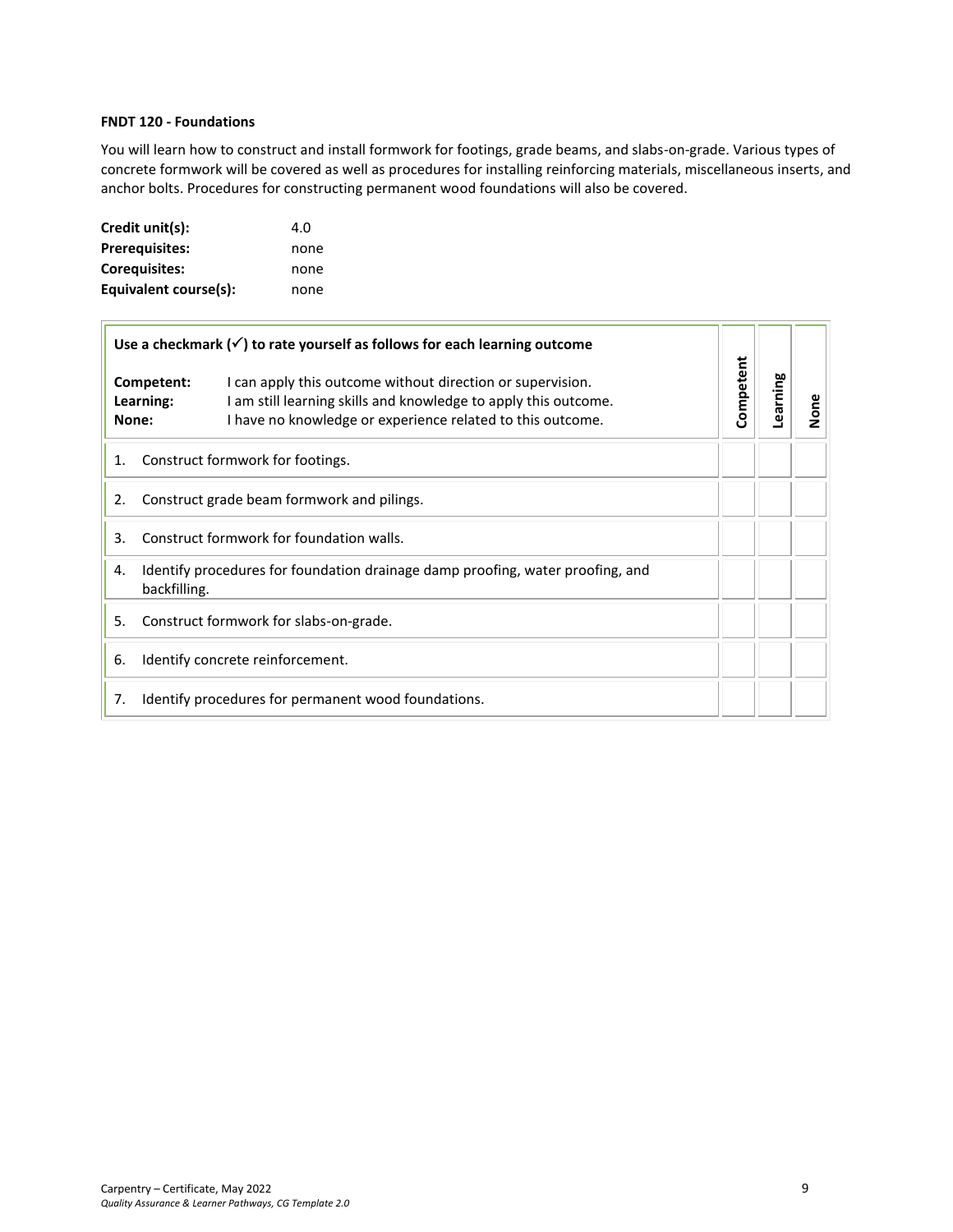## <span id="page-9-0"></span>**FRMG 126 - Floor Framing**

You will learn to assemble various types of floor systems as well as procedures for installing floor sheathing. You will also learn basic principles required for deck construction.

| Credit unit(s):       | 4.O  |
|-----------------------|------|
| <b>Prerequisites:</b> | none |
| Coreguisites:         | none |
| Equivalent course(s): | none |

| Use a checkmark $(\checkmark)$ to rate yourself as follows for each learning outcome |                                                                                                                                                                                             |           |         |      |
|--------------------------------------------------------------------------------------|---------------------------------------------------------------------------------------------------------------------------------------------------------------------------------------------|-----------|---------|------|
| Competent:<br>Learning:<br>None:                                                     | I can apply this outcome without direction or supervision.<br>I am still learning skills and knowledge to apply this outcome.<br>I have no knowledge or experience related to this outcome. | Competent | earning | None |
| Design beams and supports.                                                           |                                                                                                                                                                                             |           |         |      |
| Construct floor systems.                                                             |                                                                                                                                                                                             |           |         |      |
| Identity floor sheathing and installations procedures.<br>3.                         |                                                                                                                                                                                             |           |         |      |
| 4.                                                                                   | Identify deck systems.                                                                                                                                                                      |           |         |      |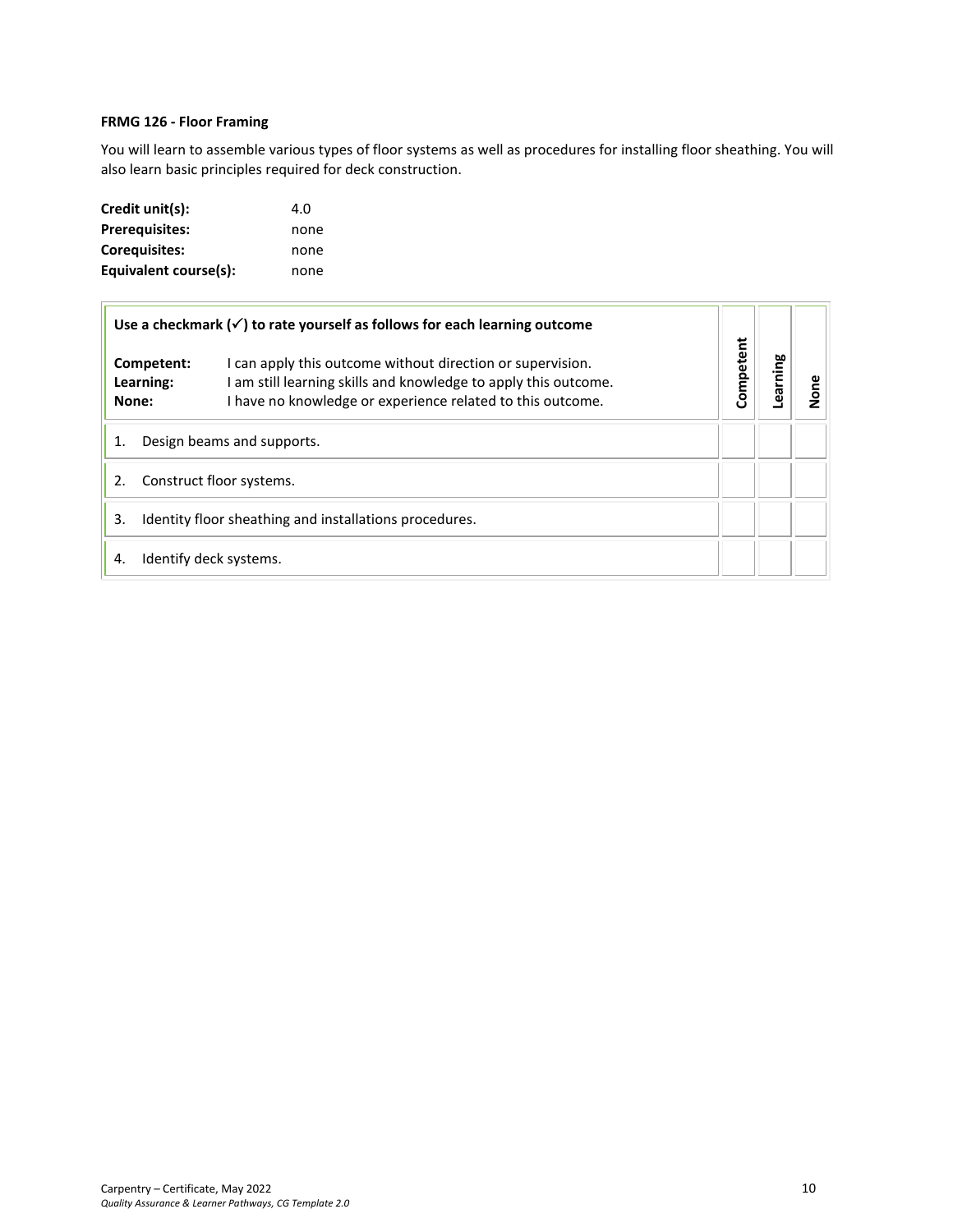## <span id="page-10-0"></span>**FRMG 221 - Wall Systems**

You will learn how to construct wood frame walls, steel stud walls and ceiling joists. Installing strapping, blocking, and furring is also covered.

| Credit unit(s):       | 4.O  |
|-----------------------|------|
| <b>Prerequisites:</b> | none |
| Coreguisites:         | none |
| Equivalent course(s): | none |

| Use a checkmark $(\checkmark)$ to rate yourself as follows for each learning outcome |                                                                                                                                                                                             |           |        |  |
|--------------------------------------------------------------------------------------|---------------------------------------------------------------------------------------------------------------------------------------------------------------------------------------------|-----------|--------|--|
| Competent:<br>Learning:<br>None:                                                     | I can apply this outcome without direction or supervision.<br>I am still learning skills and knowledge to apply this outcome.<br>I have no knowledge or experience related to this outcome. | Competent | arning |  |
| Construct wall framing systems.                                                      |                                                                                                                                                                                             |           |        |  |
| Identify engineered wall systems.                                                    |                                                                                                                                                                                             |           |        |  |
| 3.                                                                                   | Identify structural timber construction.                                                                                                                                                    |           |        |  |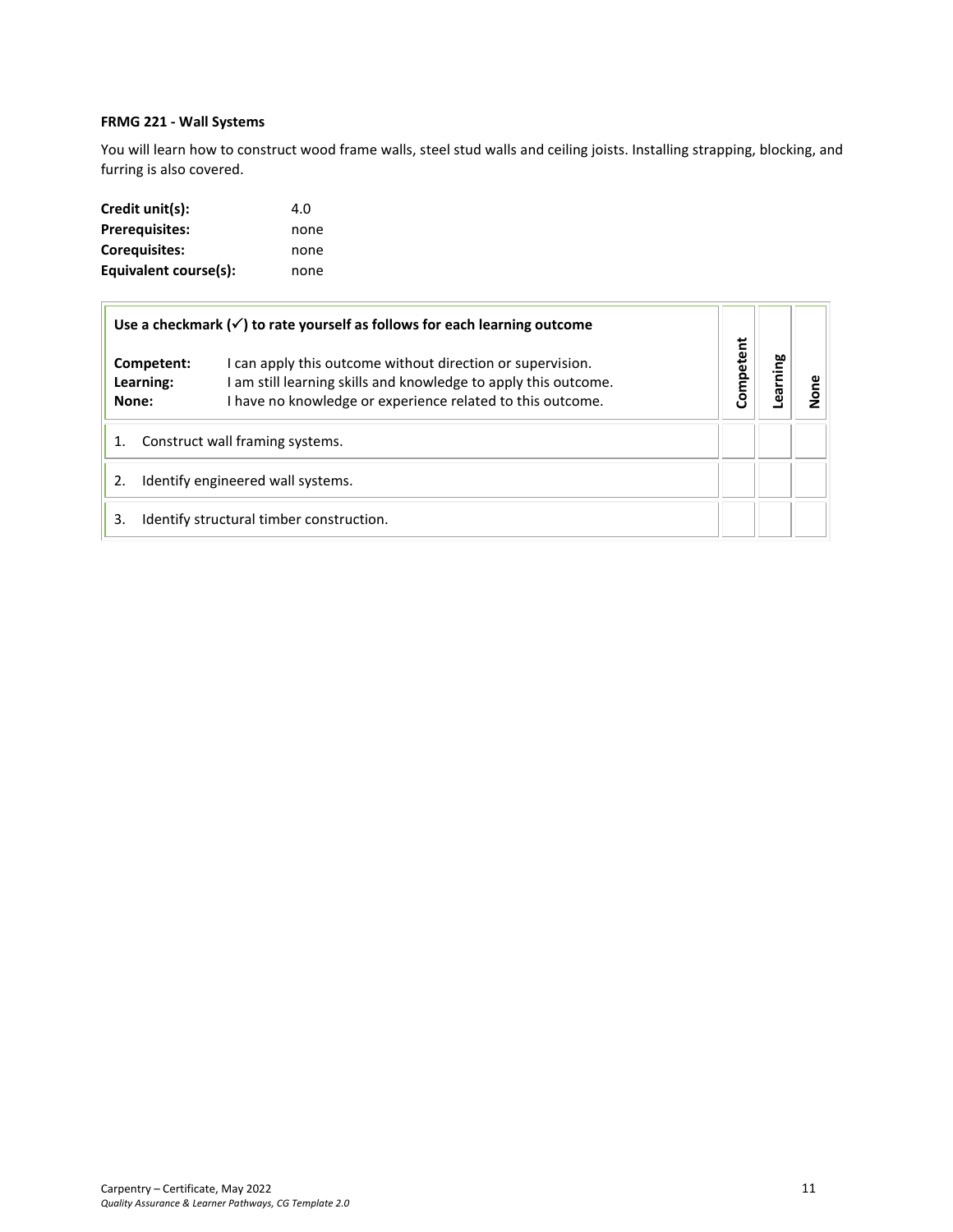## **MATE 126 - Building Materials**

You will learn to identify different types of wood and non-wood products used in the construction industry as well as various types of mechanical and non-mechanical fasteners and anchors.

| Credit unit(s):       | 1.0  |
|-----------------------|------|
| <b>Prerequisites:</b> | none |
| Corequisites:         | none |
| Equivalent course(s): | none |

| Use a checkmark $(\checkmark)$ to rate yourself as follows for each learning outcome |                                                                                                                                                                                                                                 |  |           |         |        |
|--------------------------------------------------------------------------------------|---------------------------------------------------------------------------------------------------------------------------------------------------------------------------------------------------------------------------------|--|-----------|---------|--------|
|                                                                                      | I can apply this outcome without direction or supervision.<br>Competent:<br>I am still learning skills and knowledge to apply this outcome.<br>Learning:<br>I have no knowledge or experience related to this outcome.<br>None: |  | Competent | earning | Σ<br>Σ |
| 1.                                                                                   | Identify types of wood and lumber used in the construction process.                                                                                                                                                             |  |           |         |        |
| Identify types of engineered panels used in the construction process.<br>2.          |                                                                                                                                                                                                                                 |  |           |         |        |
| 3.<br>Identify types of engineered wood products used in the construction process.   |                                                                                                                                                                                                                                 |  |           |         |        |
| Identify proper storage for various building materials.<br>4.                        |                                                                                                                                                                                                                                 |  |           |         |        |
| 5.<br>Identify fasteners and procedures for their use.                               |                                                                                                                                                                                                                                 |  |           |         |        |
| Identify metals used in construction.<br>6.                                          |                                                                                                                                                                                                                                 |  |           |         |        |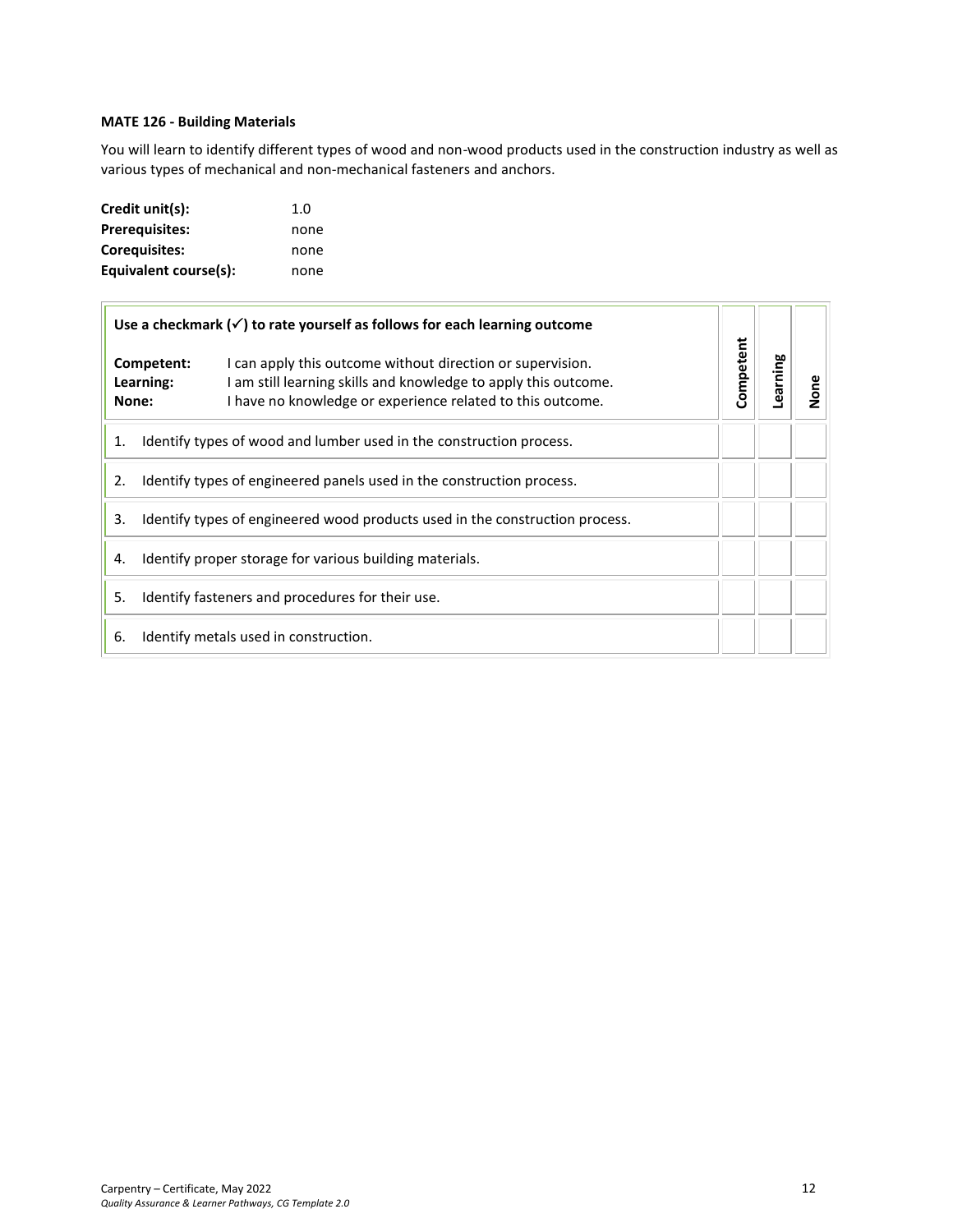## <span id="page-12-0"></span>**MATH 127 - Trade Math**

You will learn how to use whole numbers, common and decimal fractions, percentages, ratio and proportions, angular measurements, length, area, and volume measurements in the Imperial and metric system. You will also convert Imperial and metric measurements.

| Credit unit(s):       | 2.0  |
|-----------------------|------|
| <b>Prerequisites:</b> | none |
| Corequisites:         | none |
| Equivalent course(s): | none |

| Use a checkmark $(\checkmark)$ to rate yourself as follows for each learning outcome |                         |                                                                                                                                                                                           |           |         |      |
|--------------------------------------------------------------------------------------|-------------------------|-------------------------------------------------------------------------------------------------------------------------------------------------------------------------------------------|-----------|---------|------|
| None:                                                                                | Competent:<br>Learning: | I can apply this outcome without direction or supervision.<br>am still learning skills and knowledge to apply this outcome.<br>I have no knowledge or experience related to this outcome. | Competent | earning | lone |
| Operate an electronic calculator.<br>1.                                              |                         |                                                                                                                                                                                           |           |         |      |
| Perform mathematical calculations used in the construction process.<br>2.            |                         |                                                                                                                                                                                           |           |         |      |
| Use metric and Imperial systems of weights and measure.<br>3.                        |                         |                                                                                                                                                                                           |           |         |      |
| 4.                                                                                   |                         | Perform mathematical calculations used in carpentry.                                                                                                                                      |           |         |      |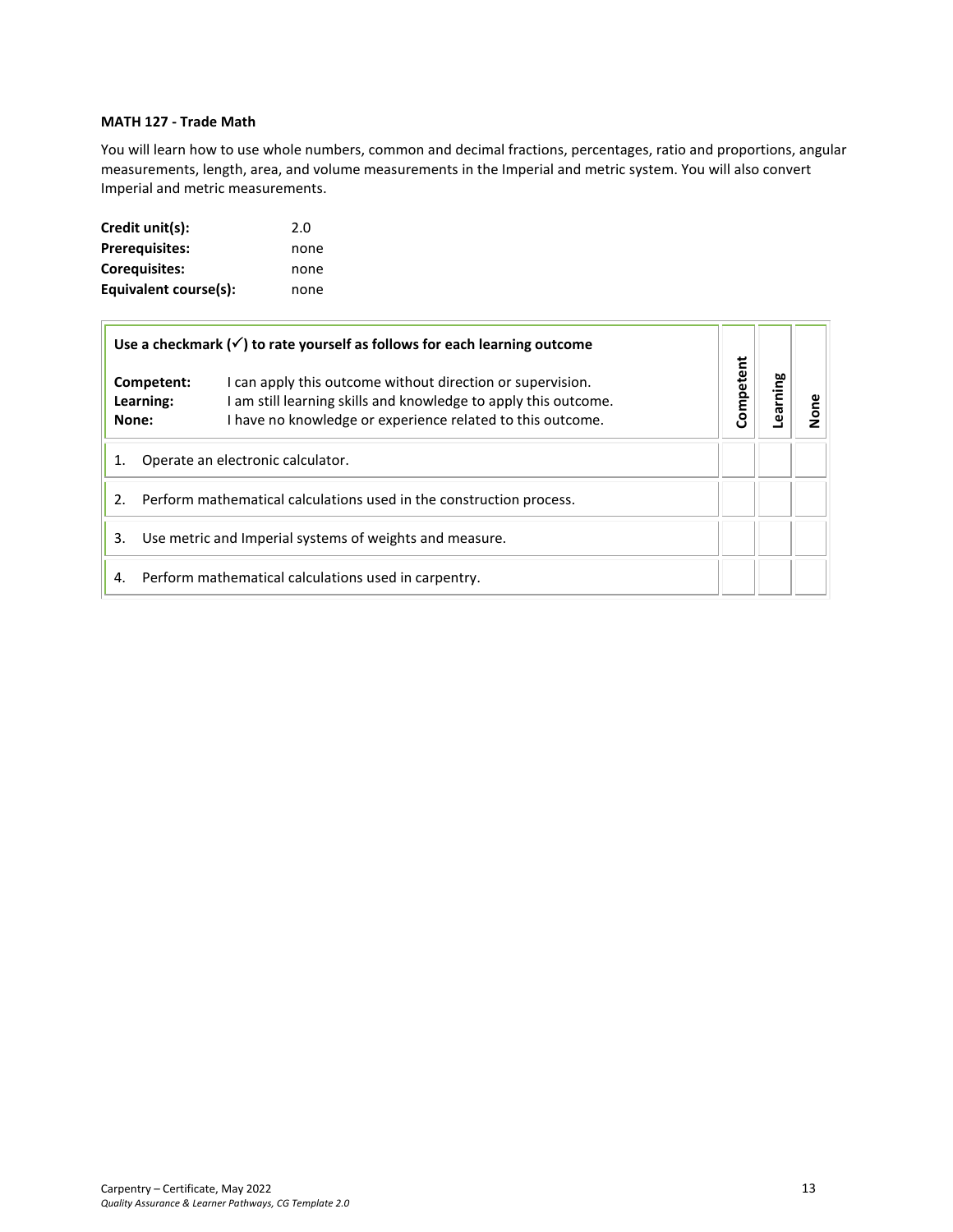## <span id="page-13-0"></span>**PROJ 122 - Projects**

You will apply the skills and knowledge acquired in EQPT 126 (Tools) to construct shop projects. Hands-on experience will help you acquire skills in using common tools of the trade.

| Credit unit(s):       | 4.O  |
|-----------------------|------|
| <b>Prerequisites:</b> | none |
| Coreguisites:         | none |
| Equivalent course(s): | none |

| Use a checkmark $(\checkmark)$ to rate yourself as follows for each learning outcome |                                  | Competent                                                                                                                                                                                   |  |         |         |
|--------------------------------------------------------------------------------------|----------------------------------|---------------------------------------------------------------------------------------------------------------------------------------------------------------------------------------------|--|---------|---------|
|                                                                                      | Competent:<br>Learning:<br>None: | I can apply this outcome without direction or supervision.<br>I am still learning skills and knowledge to apply this outcome.<br>I have no knowledge or experience related to this outcome. |  | earning | ος<br>2 |
| Operate hand tools.<br>1.                                                            |                                  |                                                                                                                                                                                             |  |         |         |
| 2.<br>Construct a project using hand tools.                                          |                                  |                                                                                                                                                                                             |  |         |         |
| 3.<br>Operate portable power tools.                                                  |                                  |                                                                                                                                                                                             |  |         |         |
| Construct a project using portable power tools.<br>4.                                |                                  |                                                                                                                                                                                             |  |         |         |
| 5.<br>Operate stationary tools.                                                      |                                  |                                                                                                                                                                                             |  |         |         |
| 6.                                                                                   |                                  | Construct a project using stationary tools.                                                                                                                                                 |  |         |         |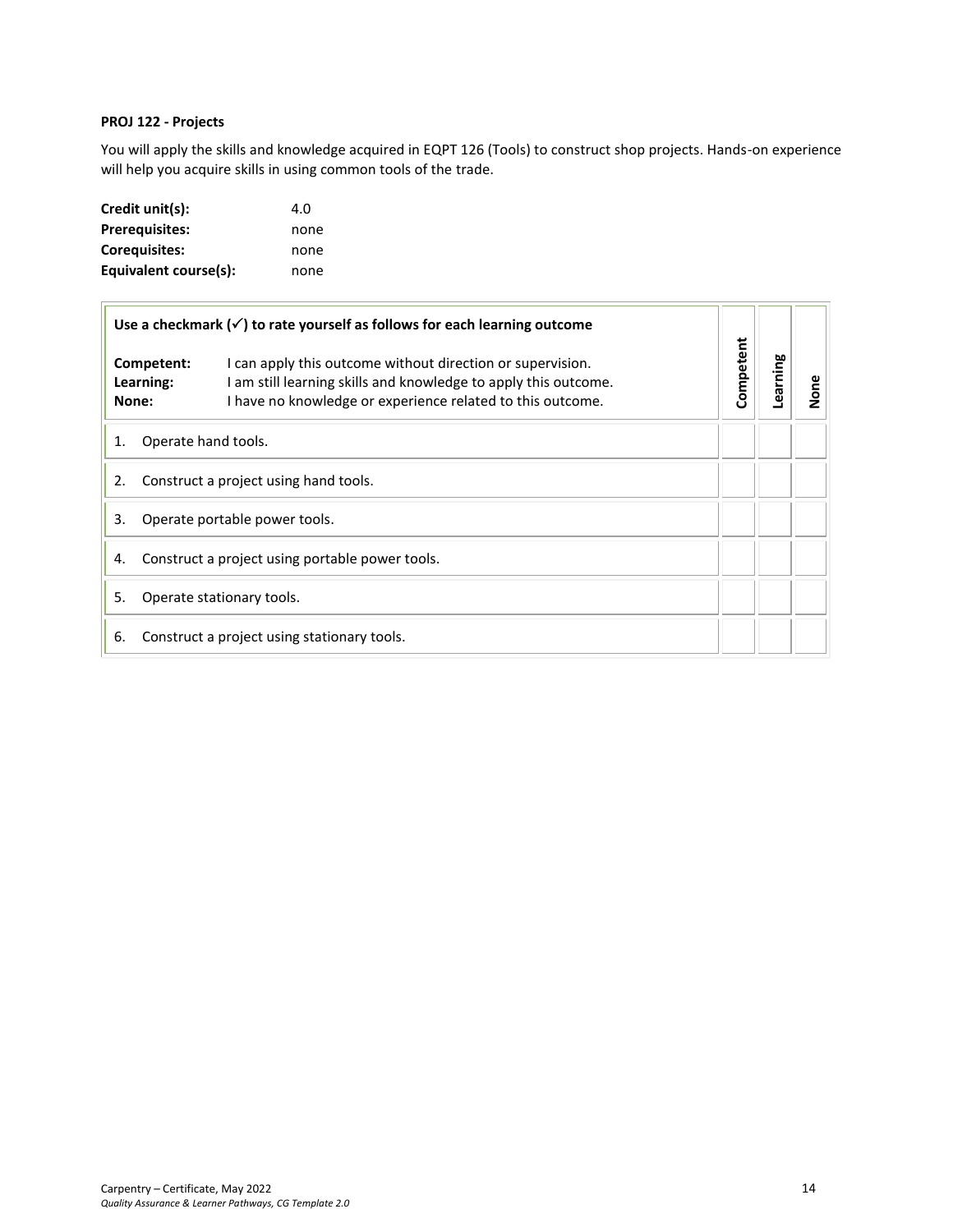## <span id="page-14-0"></span>**SFTY 129 - Safety Awareness**

You will learn to apply occupational health and safety regulations. You will be able to identify and describe personal protective equipment, fall protection, working environment hazards, and industrial health hazards.

| Credit unit(s):       | 1.0  |
|-----------------------|------|
| <b>Prerequisites:</b> | none |
| <b>Corequisites:</b>  | none |
| Equivalent course(s): | none |

| Use a checkmark $(\checkmark)$ to rate yourself as follows for each learning outcome |                                              |                                                                                                                                                                                             |           |         |      |
|--------------------------------------------------------------------------------------|----------------------------------------------|---------------------------------------------------------------------------------------------------------------------------------------------------------------------------------------------|-----------|---------|------|
|                                                                                      | Competent:<br>Learning:<br>None:             | I can apply this outcome without direction or supervision.<br>I am still learning skills and knowledge to apply this outcome.<br>I have no knowledge or experience related to this outcome. | Competent | earning | None |
| Identify Occupational Health and Safety legislation.<br>1.                           |                                              |                                                                                                                                                                                             |           |         |      |
| Select personal protective clothing and equipment.<br>2.                             |                                              |                                                                                                                                                                                             |           |         |      |
| 3.<br>Identify fall protection equipment.                                            |                                              |                                                                                                                                                                                             |           |         |      |
| Recognize unsafe working environments.<br>4.                                         |                                              |                                                                                                                                                                                             |           |         |      |
| 5.<br>Identify fire safety procedures and control.                                   |                                              |                                                                                                                                                                                             |           |         |      |
| 6.                                                                                   | Identify types of industrial health hazards. |                                                                                                                                                                                             |           |         |      |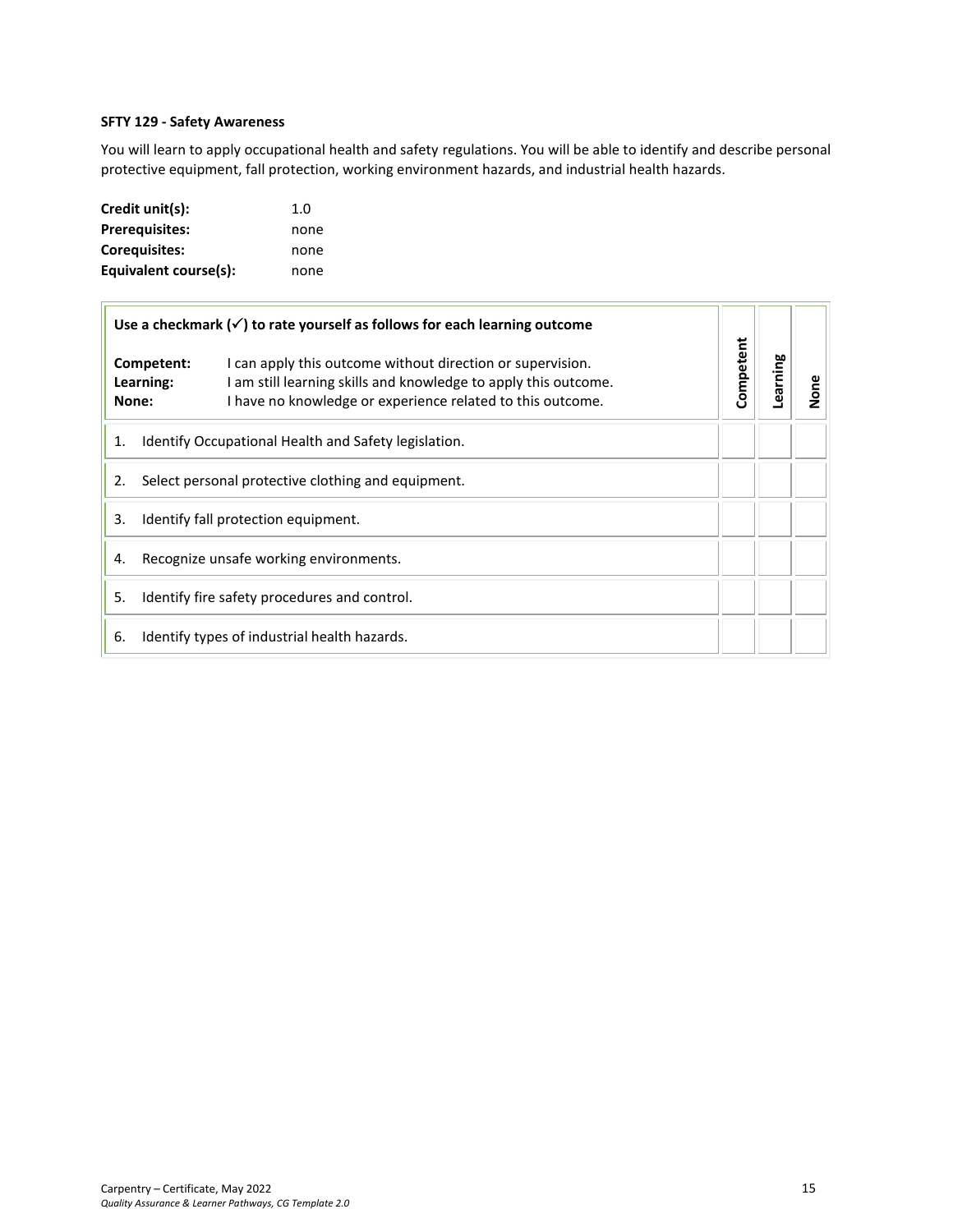## <span id="page-15-0"></span>**BPRT 222 - Construction Documents**

You will learn how to identify and interpret residential construction drawings to determine the location, sizes, and types of materials required for residential buildings.

| Credit unit(s):       | 2.0  |
|-----------------------|------|
| <b>Prerequisites:</b> | none |
| <b>Corequisites:</b>  | none |
| Equivalent course(s): | none |

|                                                                        | Use a checkmark $(\checkmark)$ to rate yourself as follows for each learning outcome                                                                                                                                   |           |         |      |
|------------------------------------------------------------------------|------------------------------------------------------------------------------------------------------------------------------------------------------------------------------------------------------------------------|-----------|---------|------|
| None:                                                                  | I can apply this outcome without direction or supervision.<br>Competent:<br>I am still learning skills and knowledge to apply this outcome.<br>Learning:<br>I have no knowledge or experience related to this outcome. | Competent | earning | None |
| 1.                                                                     | Identify working drawings and construction drawings.                                                                                                                                                                   |           |         |      |
| Identify symbols and notations used in residential construction.<br>2. |                                                                                                                                                                                                                        |           |         |      |
| Identify floor and basement plans.<br>3.                               |                                                                                                                                                                                                                        |           |         |      |
| Identify elevation drawings.<br>4.                                     |                                                                                                                                                                                                                        |           |         |      |
| 5.                                                                     | Interpret residential construction drawings.                                                                                                                                                                           |           |         |      |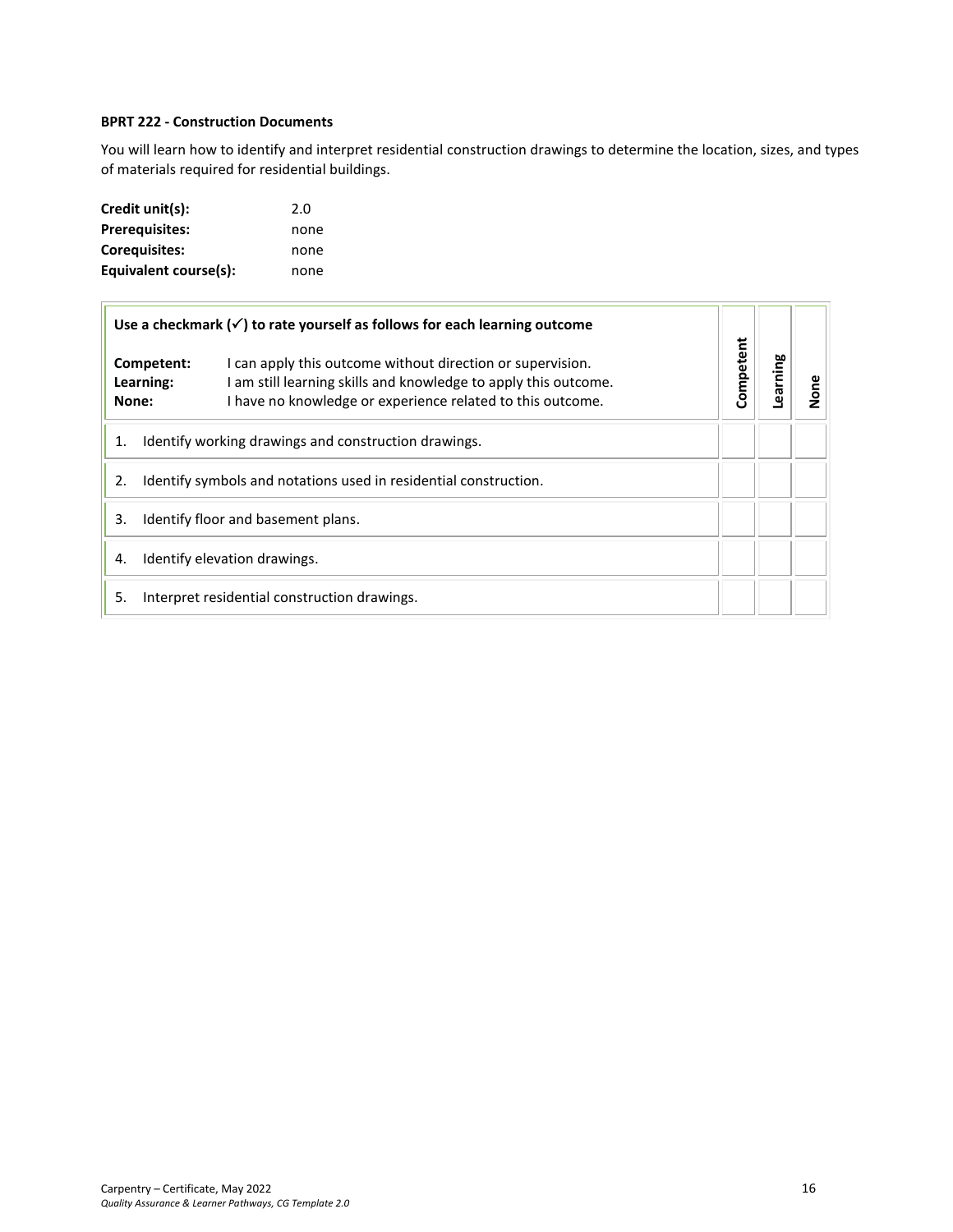## <span id="page-16-0"></span>**CNST 127 - Transits**

You will lay out a building using a transit. You will learn how to set up the transit and read horizontal and Vernier scales. You will also determine, verify and layout angles in degrees horizontally and vertically using a transit.

| Credit unit(s):       | 3.0  |
|-----------------------|------|
| <b>Prerequisites:</b> | none |
| <b>Corequisites:</b>  | none |
| Equivalent course(s): | none |

|                                                          | Use a checkmark $(\checkmark)$ to rate yourself as follows for each learning outcome                                                                                                                                   |           |          |      |
|----------------------------------------------------------|------------------------------------------------------------------------------------------------------------------------------------------------------------------------------------------------------------------------|-----------|----------|------|
| None:                                                    | I can apply this outcome without direction or supervision.<br>Competent:<br>I am still learning skills and knowledge to apply this outcome.<br>Learning:<br>I have no knowledge or experience related to this outcome. | Competent | Learning | None |
| Identify types of transits.<br>1.                        |                                                                                                                                                                                                                        |           |          |      |
| Describe procedures for setting up a transit.<br>2.      |                                                                                                                                                                                                                        |           |          |      |
| Lay out angles using a transit.<br>3.                    |                                                                                                                                                                                                                        |           |          |      |
| Determine elevations using a transit.<br>4.              |                                                                                                                                                                                                                        |           |          |      |
| Lay out a building using a transit.<br>5.                |                                                                                                                                                                                                                        |           |          |      |
| Calculate the height of an object using a transit.<br>6. |                                                                                                                                                                                                                        |           |          |      |
| 7.                                                       | Describe procedures for using total stations.                                                                                                                                                                          |           |          |      |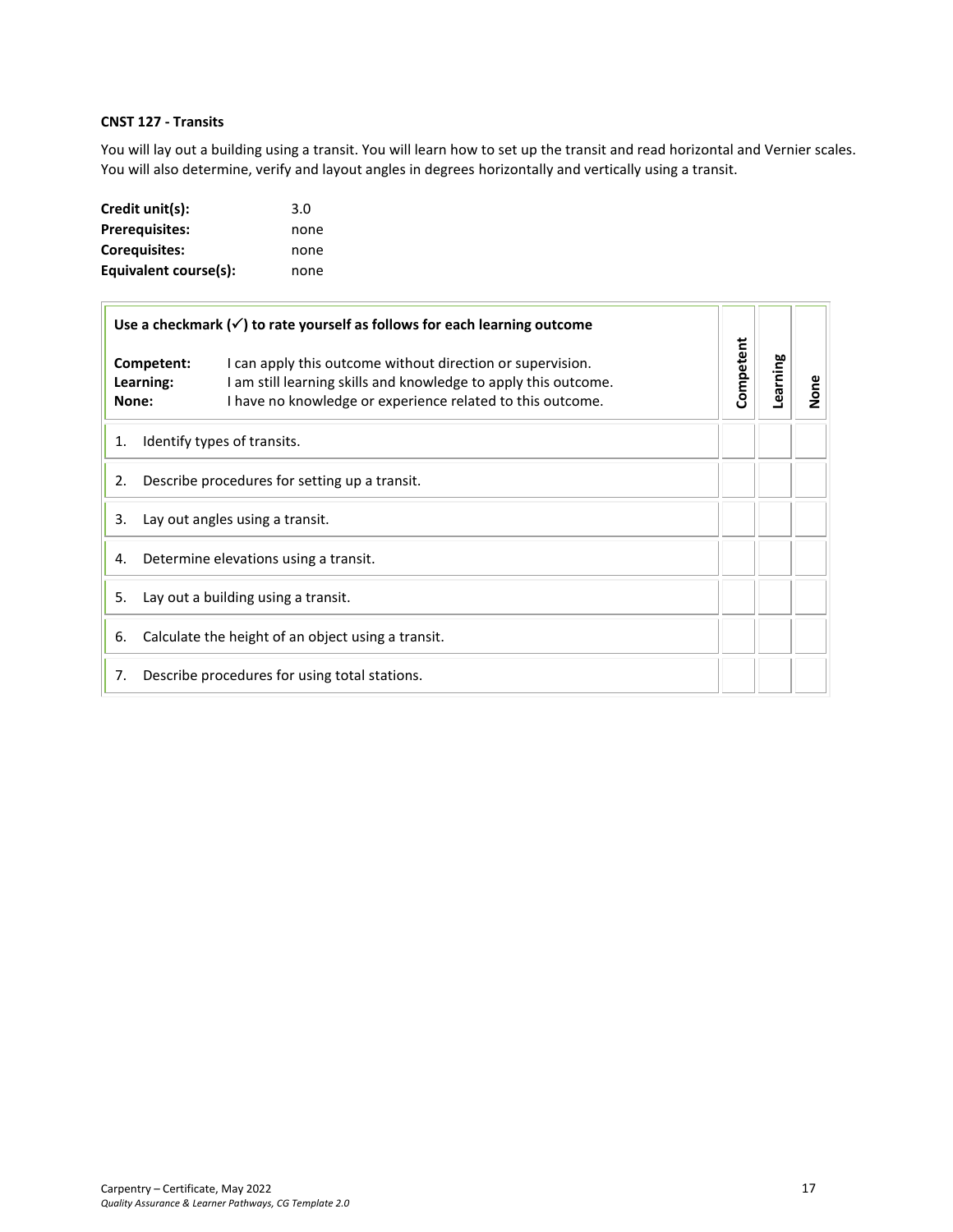## <span id="page-17-0"></span>**EXFN 220 - Exterior Finishes and Accessories**

You will learn procedures for constructing cornices and installing exterior finishes.

| Credit unit(s):       | 2.0  |
|-----------------------|------|
| <b>Prerequisites:</b> | none |
| Corequisites:         | none |
| Equivalent course(s): | none |

|         |                         | Use a checkmark $(\checkmark)$ to rate yourself as follows for each learning outcome                                                                                                        |           |          |      |
|---------|-------------------------|---------------------------------------------------------------------------------------------------------------------------------------------------------------------------------------------|-----------|----------|------|
| None:   | Competent:<br>Learning: | I can apply this outcome without direction or supervision.<br>I am still learning skills and knowledge to apply this outcome.<br>I have no knowledge or experience related to this outcome. | Competent | Learning | None |
| 1.      |                         | Identify types of cornices.                                                                                                                                                                 |           |          |      |
| $2_{-}$ | Construct cornices.     |                                                                                                                                                                                             |           |          |      |
| 3.      |                         | Identify exterior wall coverings.                                                                                                                                                           |           |          |      |
| 4.      |                         | Install exterior wall coverings.                                                                                                                                                            |           |          |      |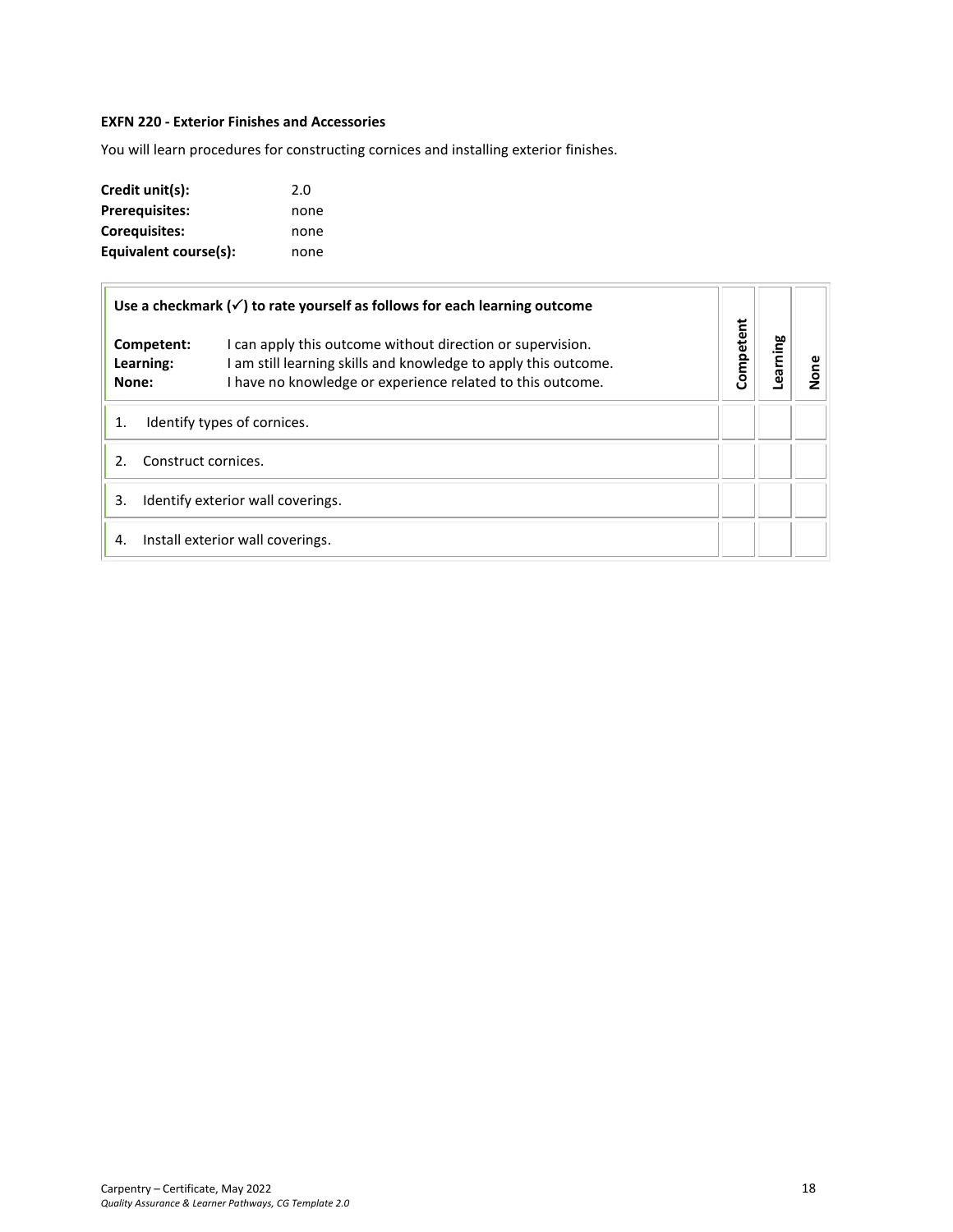## <span id="page-18-0"></span>**EXFN 221 - Exterior Windows and Doors**

You will learn the installation procedures for exterior windows and doors.

| Credit unit(s):       | 1.0  |
|-----------------------|------|
| <b>Prerequisites:</b> | none |
| Corequisites:         | none |
| Equivalent course(s): | none |

|                                  | Use a checkmark $(\check{\phantom{a}})$ to rate yourself as follows for each learning outcome                                                                                             |           |         |   |
|----------------------------------|-------------------------------------------------------------------------------------------------------------------------------------------------------------------------------------------|-----------|---------|---|
| Competent:<br>Learning:<br>None: | I can apply this outcome without direction or supervision.<br>am still learning skills and knowledge to apply this outcome.<br>I have no knowledge or experience related to this outcome. | Competent | earning | ă |
|                                  | Install exterior windows.                                                                                                                                                                 |           |         |   |
|                                  | Install exterior doors.                                                                                                                                                                   |           |         |   |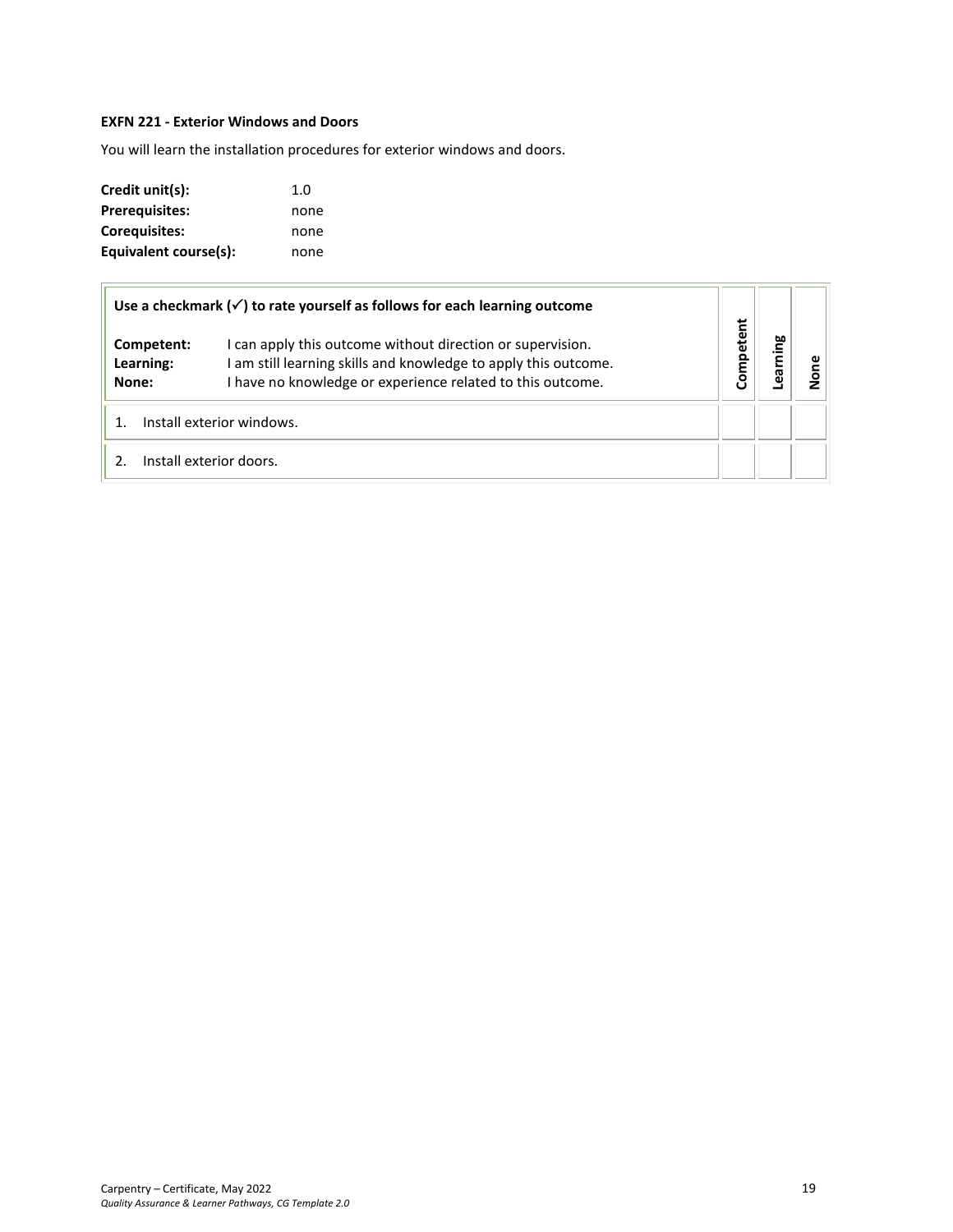## <span id="page-19-0"></span>**FRMG 222 - Roof Framing**

You will learn how to construct gable and shed roofs. You will also learn how to lay out, assemble and erect engineered roof trusses.

| Credit unit(s):       | 4.O  |
|-----------------------|------|
| <b>Prerequisites:</b> | none |
| Corequisites:         | none |
| Equivalent course(s): | none |

|                                                         | Use a checkmark $(\checkmark)$ to rate yourself as follows for each learning outcome                                                                                                        |           |    |  |
|---------------------------------------------------------|---------------------------------------------------------------------------------------------------------------------------------------------------------------------------------------------|-----------|----|--|
| Competent:<br>Learning:<br>None:                        | I can apply this outcome without direction or supervision.<br>I am still learning skills and knowledge to apply this outcome.<br>I have no knowledge or experience related to this outcome. | Competent | ဗူ |  |
| Construct conventional gable and shed roofs.            |                                                                                                                                                                                             |           |    |  |
| Assemble engineered roof trusses and install sheathing. |                                                                                                                                                                                             |           |    |  |
| 3.                                                      | Calculate gable roofs using metric measurements.                                                                                                                                            |           |    |  |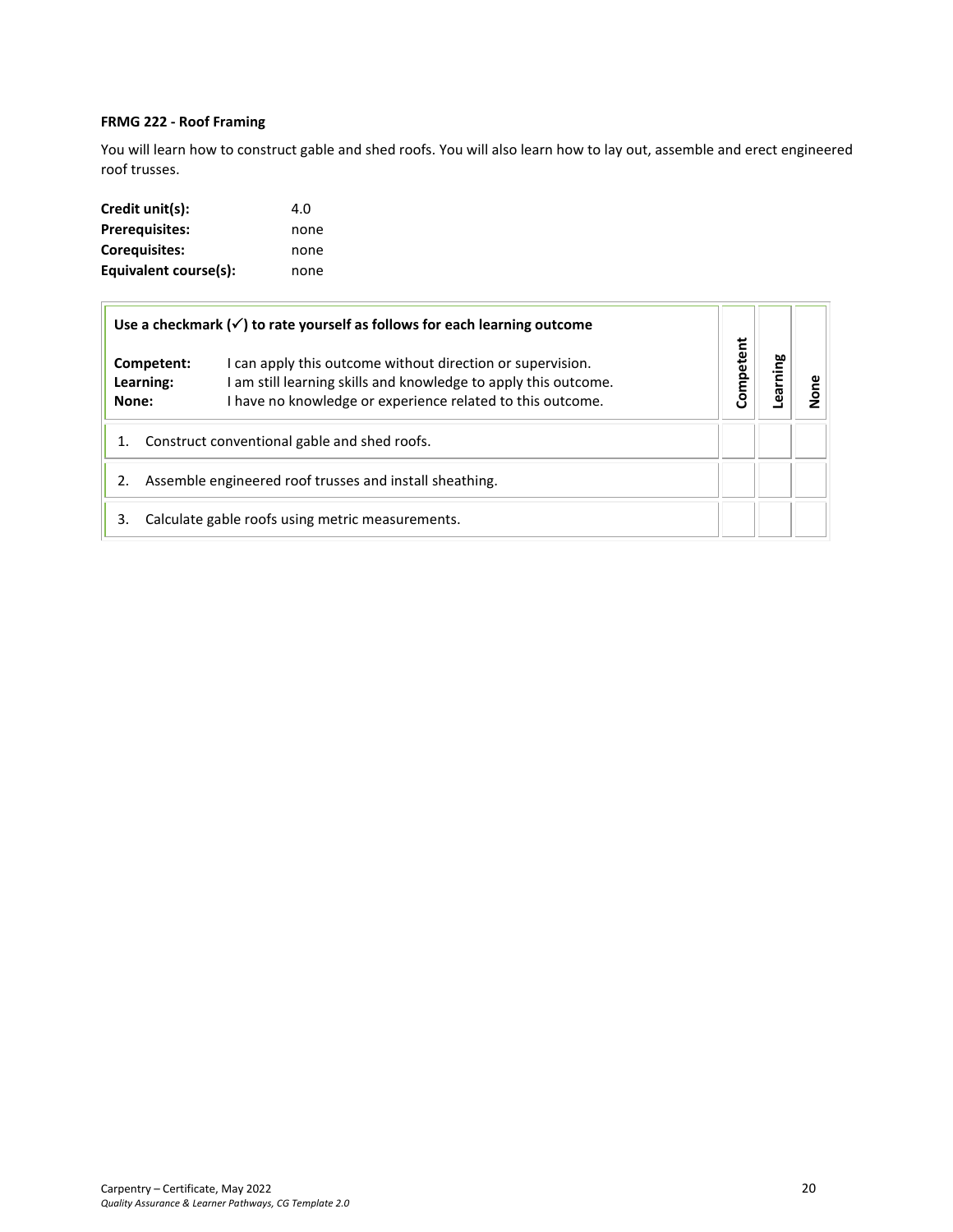## <span id="page-20-0"></span>**INFN 320 - Interior Finishes**

You will learn to identify various types of interior wall system used in construction. You will also learn to install a residential interior door and hardware. Installing casing, baseboards and other trim will also be covered.

| Credit unit(s):       | 3.0  |
|-----------------------|------|
| <b>Prerequisites:</b> | none |
| Coreguisites:         | none |
| Equivalent course(s): | none |

|                                                             |                         | Use a checkmark $(\checkmark)$ to rate yourself as follows for each learning outcome                                                                                                        |           |         |  |
|-------------------------------------------------------------|-------------------------|---------------------------------------------------------------------------------------------------------------------------------------------------------------------------------------------|-----------|---------|--|
| None:                                                       | Competent:<br>Learning: | I can apply this outcome without direction or supervision.<br>I am still learning skills and knowledge to apply this outcome.<br>I have no knowledge or experience related to this outcome. | Competent | ဗူ<br>Έ |  |
| Identify interior wall systems.                             |                         |                                                                                                                                                                                             |           |         |  |
| Install residential door frames, doors, and hardware.<br>2. |                         |                                                                                                                                                                                             |           |         |  |
| 3.                                                          |                         | Install finish components and accessories.                                                                                                                                                  |           |         |  |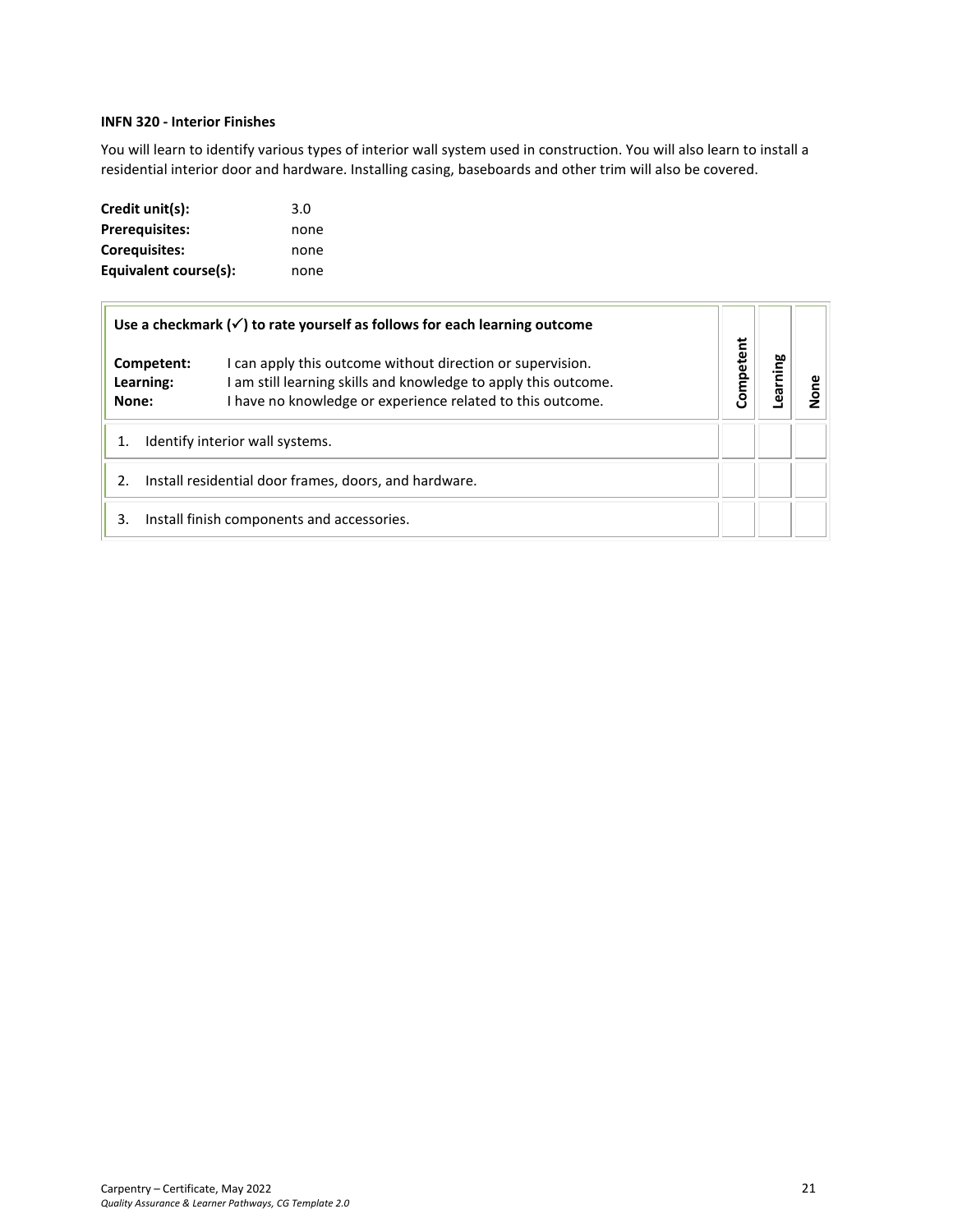## <span id="page-21-0"></span>**INFN 321 - Wall Cabinets**

You will study the materials, terminology, and design considerations used in the construction of cabinets. You will also learn how to construct and install wall cabinets.

| Credit unit(s):       | 3.0  |
|-----------------------|------|
| <b>Prerequisites:</b> | none |
| <b>Corequisites:</b>  | none |
| Equivalent course(s): | none |

| Use a checkmark $(\checkmark)$ to rate yourself as follows for each learning outcome |                                                                                                                                                                                                                        |           |          |      |
|--------------------------------------------------------------------------------------|------------------------------------------------------------------------------------------------------------------------------------------------------------------------------------------------------------------------|-----------|----------|------|
| None:                                                                                | I can apply this outcome without direction or supervision.<br>Competent:<br>I am still learning skills and knowledge to apply this outcome.<br>Learning:<br>I have no knowledge or experience related to this outcome. | Competent | earning- | None |
| 1.                                                                                   | Identify cabinet design considerations.                                                                                                                                                                                |           |          |      |
| 2.                                                                                   | Identify terminology used in cabinet construction and installation.                                                                                                                                                    |           |          |      |
| 3.                                                                                   | Identify hardware used in cabinet construction.                                                                                                                                                                        |           |          |      |
| 4.                                                                                   | Identify hardware used in cabinet construction.                                                                                                                                                                        |           |          |      |
| 5.                                                                                   | Construct a wall cabinet.                                                                                                                                                                                              |           |          |      |
| 6.                                                                                   | Describe procedures for installing wall cabinets.                                                                                                                                                                      |           |          |      |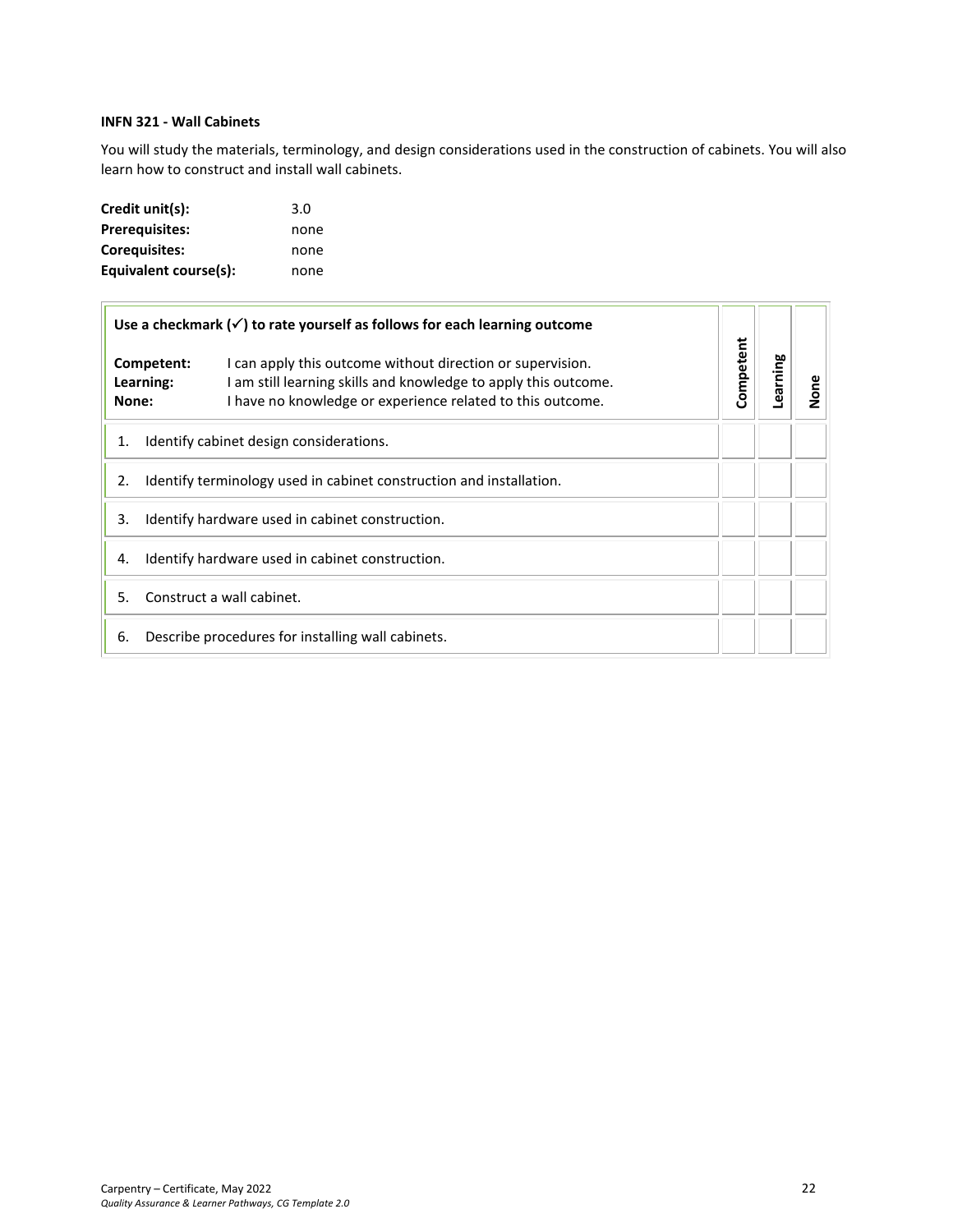## <span id="page-22-0"></span>**INSL 220 - Building Envelope**

You will be able to describe the fundamentals of building science including heat transfer, air flow issues, moisture control, and air quality concerns. You will also be able to describe the procedures required to install insulation and air/vapour barriers to meet building standards.

| Credit unit(s):       | 1.0  |
|-----------------------|------|
| <b>Prerequisites:</b> | none |
| Coreguisites:         | none |
| Equivalent course(s): | none |

|                                  | Use a checkmark $(\checkmark)$ to rate yourself as follows for each learning outcome                                                                                                        |                   |  |
|----------------------------------|---------------------------------------------------------------------------------------------------------------------------------------------------------------------------------------------|-------------------|--|
| Competent:<br>Learning:<br>None: | I can apply this outcome without direction or supervision.<br>I am still learning skills and knowledge to apply this outcome.<br>I have no knowledge or experience related to this outcome. | tent<br>ω<br>Comp |  |
|                                  | Describe the fundamentals of building science.                                                                                                                                              |                   |  |
|                                  | Describe the procedures to insulate and seal the building envelope.                                                                                                                         |                   |  |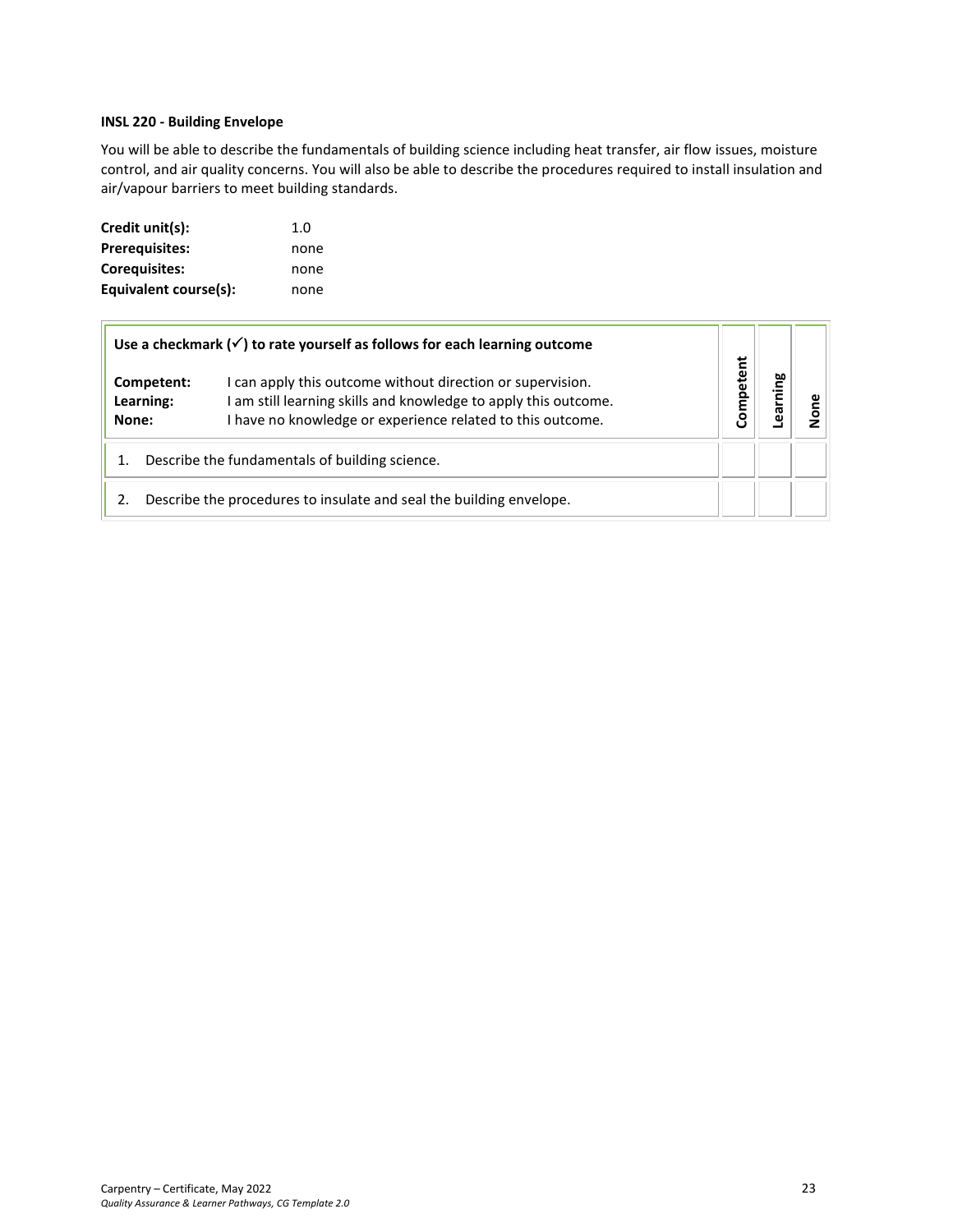### <span id="page-23-0"></span>**JOBS 125 - Essential Job Skills**

You will develop essential job skills by preparing job search documents and practicing effective interpersonal communication skills for the workplace.

| Credit unit(s):       | 1.0  |
|-----------------------|------|
| <b>Prerequisites:</b> | none |
| Corequisites:         | none |
| Equivalent course(s): | none |

|                                  | Use a checkmark $(\checkmark)$ to rate yourself as follows for each learning outcome                                                                                                        |          |      |  |
|----------------------------------|---------------------------------------------------------------------------------------------------------------------------------------------------------------------------------------------|----------|------|--|
| Competent:<br>Learning:<br>None: | I can apply this outcome without direction or supervision.<br>I am still learning skills and knowledge to apply this outcome.<br>I have no knowledge or experience related to this outcome. | ompetent | ning |  |
|                                  | Discuss effective workplace interpersonal communications.                                                                                                                                   |          |      |  |
|                                  | Prepare job search documents.                                                                                                                                                               |          |      |  |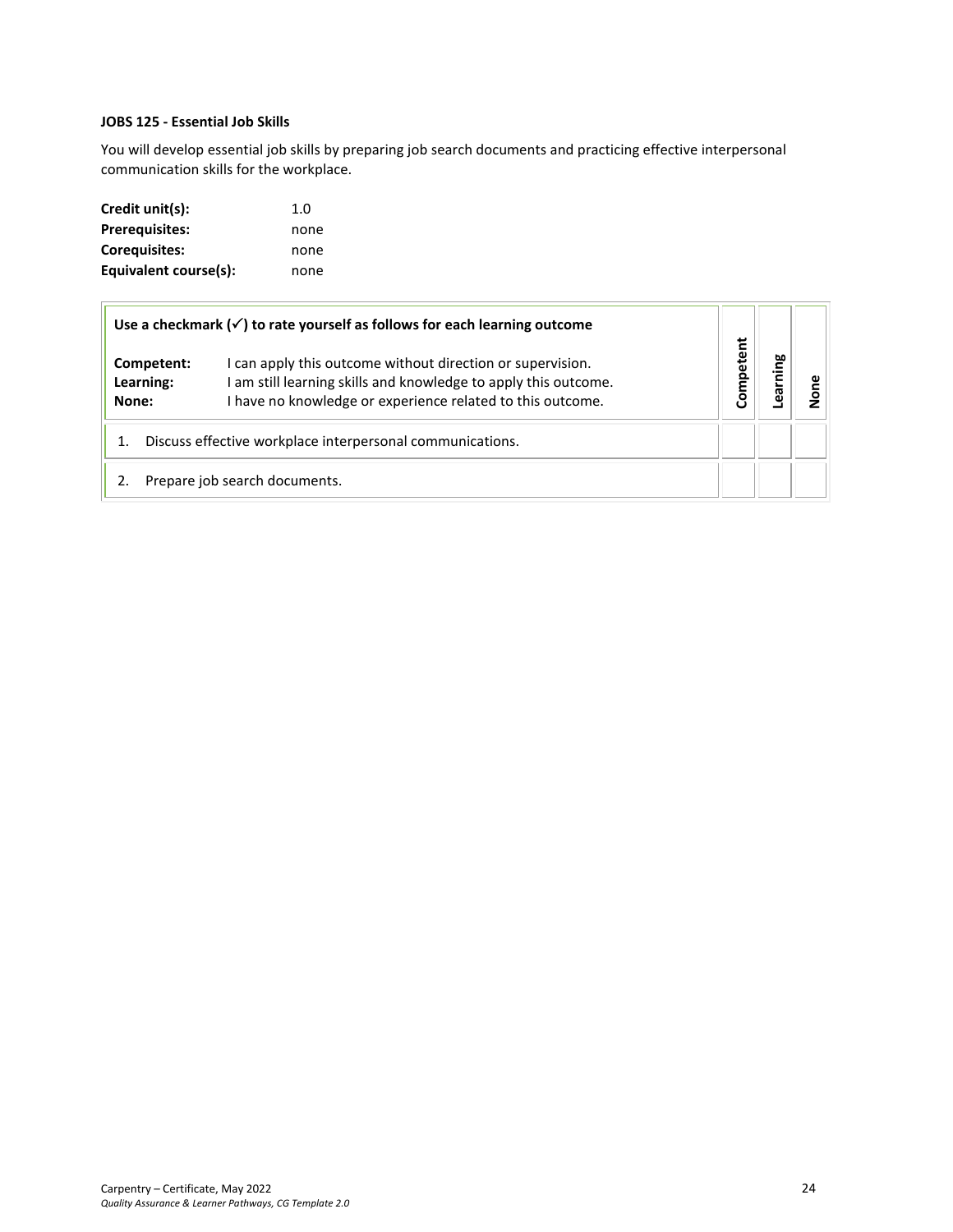## <span id="page-24-0"></span>**ROOF 220 - Roof Coverings**

You will receive instruction and practice in applying asphalt, wood, and metal and fiberglass shingles. Flashing, and venting and eave protection will also be covered.

| Credit unit(s):       | 1.0  |
|-----------------------|------|
| <b>Prerequisites:</b> | none |
| Coreguisites:         | none |
| Equivalent course(s): | none |

|                                  | Use a checkmark $(\checkmark)$ to rate yourself as follows for each learning outcome                                                                                                      |           |           |  |
|----------------------------------|-------------------------------------------------------------------------------------------------------------------------------------------------------------------------------------------|-----------|-----------|--|
| Competent:<br>Learning:<br>None: | can apply this outcome without direction or supervision.<br>I am still learning skills and knowledge to apply this outcome.<br>I have no knowledge or experience related to this outcome. | Competent | ning<br>등 |  |
|                                  | Identify roof covering materials.                                                                                                                                                         |           |           |  |
|                                  | Install roof coverings.                                                                                                                                                                   |           |           |  |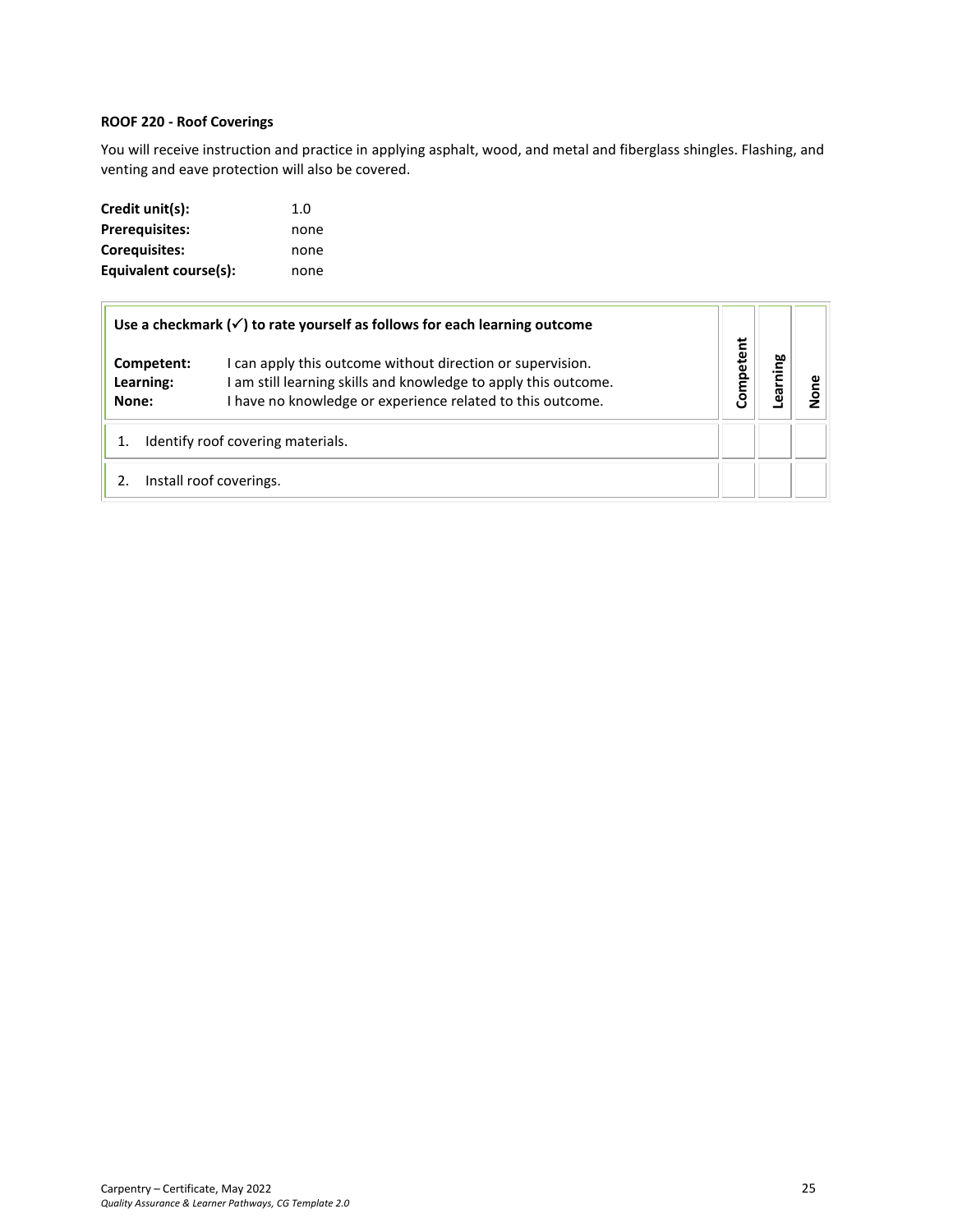## **SCAF 120 - Scaffolds and Rigging**

You will receive the theory and hands on experience needed for the safe use of ladders, ramps and runways used in construction. The course content includes erecting, maintaining, and dismantling various types of access scaffolds and rigging and hoisting equipment.

| Credit unit(s):       | 1.0  |
|-----------------------|------|
| <b>Prerequisites:</b> | none |
| Corequisites:         | none |
| Equivalent course(s): | none |

|       |                         | Use a checkmark $(\checkmark)$ to rate yourself as follows for each learning outcome                                                                                                        |           |         |      |
|-------|-------------------------|---------------------------------------------------------------------------------------------------------------------------------------------------------------------------------------------|-----------|---------|------|
| None: | Competent:<br>Learning: | I can apply this outcome without direction or supervision.<br>I am still learning skills and knowledge to apply this outcome.<br>I have no knowledge or experience related to this outcome. | Competent | earning | Jone |
| 1.    |                         | Describe the safe use of ladders and ramps.                                                                                                                                                 |           |         |      |
| 2.    | scaffolds.              | Describe the erection, maintenance, and dismantling of wood and metal access                                                                                                                |           |         |      |
| 3.    |                         | Identify basic rigging operations.                                                                                                                                                          |           |         |      |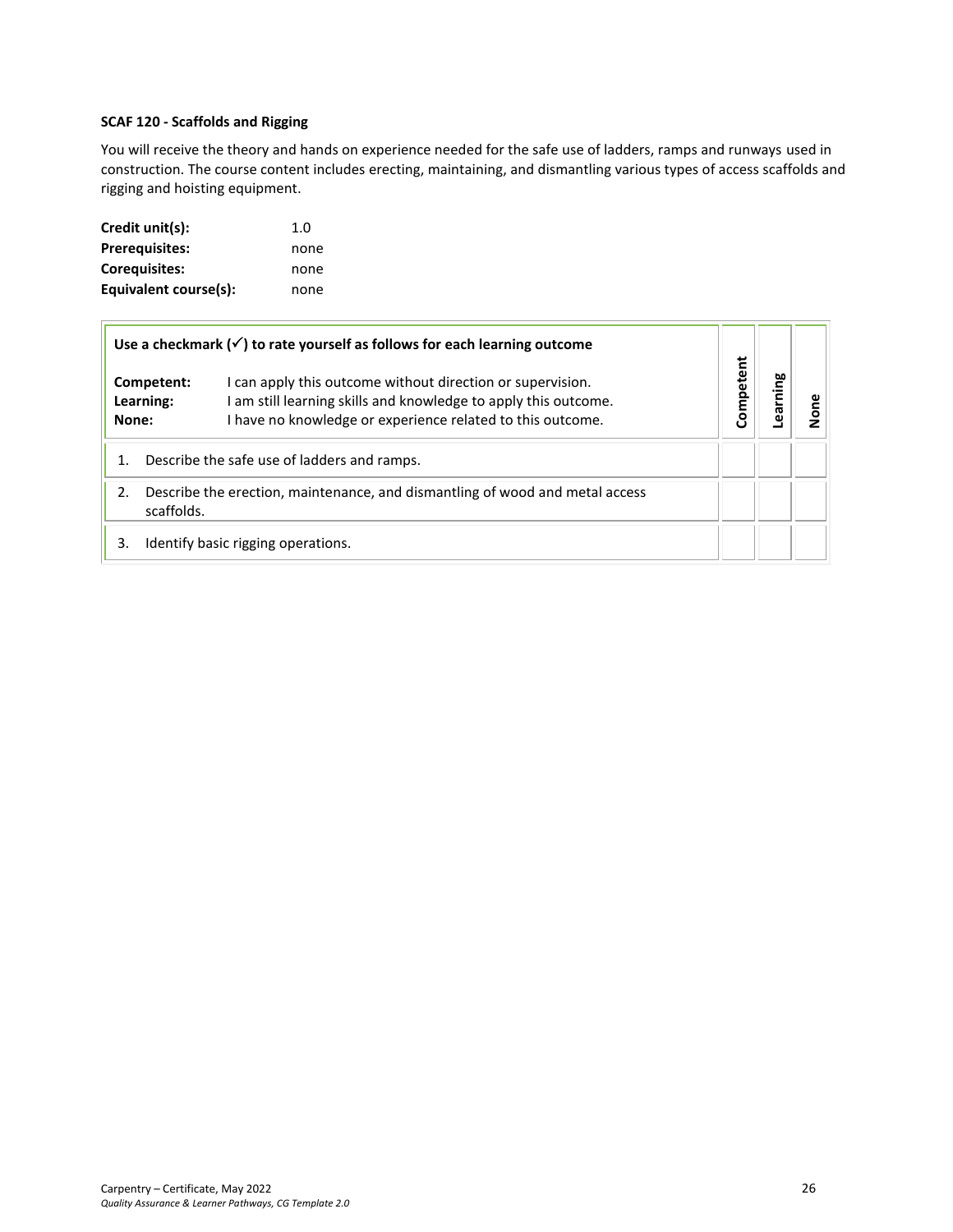## <span id="page-26-0"></span>**STRS 120 - Wood Stairs**

You will learn how to calculate and construct basic wood stairs. You will also learn how to calculate the dimensions for basic stairwell opening in residential construction.

| Credit unit(s):       | 4.O  |
|-----------------------|------|
| <b>Prerequisites:</b> | none |
| <b>Corequisites:</b>  | none |
| Equivalent course(s): | none |

| Use a checkmark $(\checkmark)$ to rate yourself as follows for each learning outcome |                                                                                                                                                                                                                        |           |  |      |
|--------------------------------------------------------------------------------------|------------------------------------------------------------------------------------------------------------------------------------------------------------------------------------------------------------------------|-----------|--|------|
| None:                                                                                | Competent:<br>I can apply this outcome without direction or supervision.<br>I am still learning skills and knowledge to apply this outcome.<br>Learning:<br>I have no knowledge or experience related to this outcome. | Competent |  | None |
| 1.                                                                                   | Identify terminology and components used in stair construction.                                                                                                                                                        |           |  |      |
| 2.                                                                                   | Determine code requirements for stairs and landings.                                                                                                                                                                   |           |  |      |
| 3.                                                                                   | Perform mathematical calculations for stairs.                                                                                                                                                                          |           |  |      |
| 4.                                                                                   | Describe procedures for laying out a cut-out stringer.                                                                                                                                                                 |           |  |      |
| 5.                                                                                   | Describe procedures for laying out a dadoed stringer.                                                                                                                                                                  |           |  |      |
| 6.                                                                                   | Construct wood stairs.                                                                                                                                                                                                 |           |  |      |
| 7.                                                                                   | Calculate dimensions for straight stairwell openings.                                                                                                                                                                  |           |  |      |